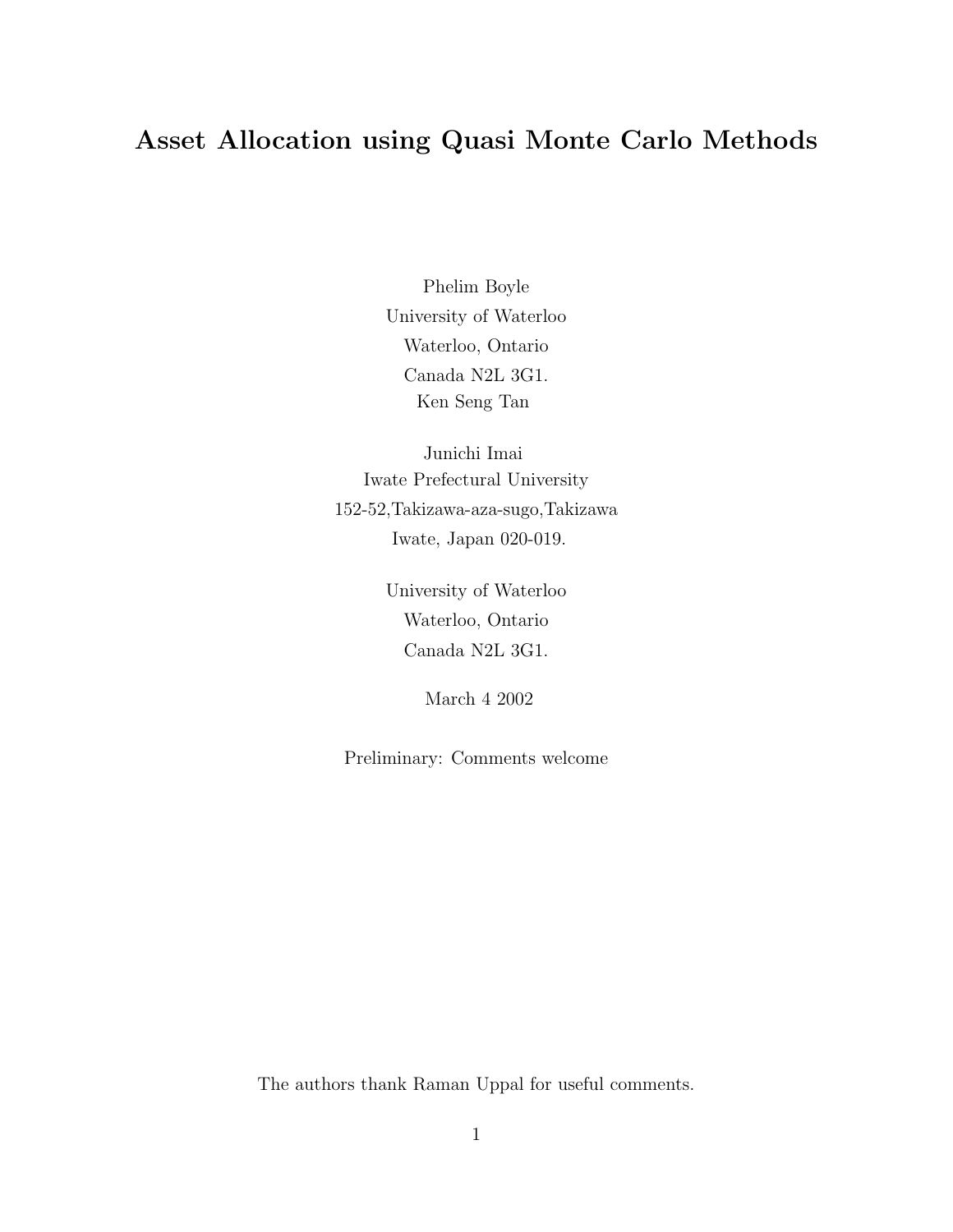#### Abstract

Suppose an investor wishes to select assets so as to maximize expected utility of endof-period wealth and/or consumption over time. The optimal asset allocation decision is of long standing interest to finance scholars and it has direct practical relevance. In a complete market the modern procedure for computing the optimal portfolio weights is known as the martingale approach and it was laid out by Cox and Huang (and other authors). Recently alternative implementations of the martingale approach based on Monte Carlo methods have been proposed. This paper describes one of these methods which involves the numerical computation of stochastic integrals. It is often possible to improve the efficiency of these computations by using deterministic numbers rather than random numbers. These deterministic numbers are known as quasi random numbers and they are selected so that they are well dispersed throughout the region of interest. The paper implements a method for computing the optimal portfolio weights that exploits a particular feature of quasi random numbers.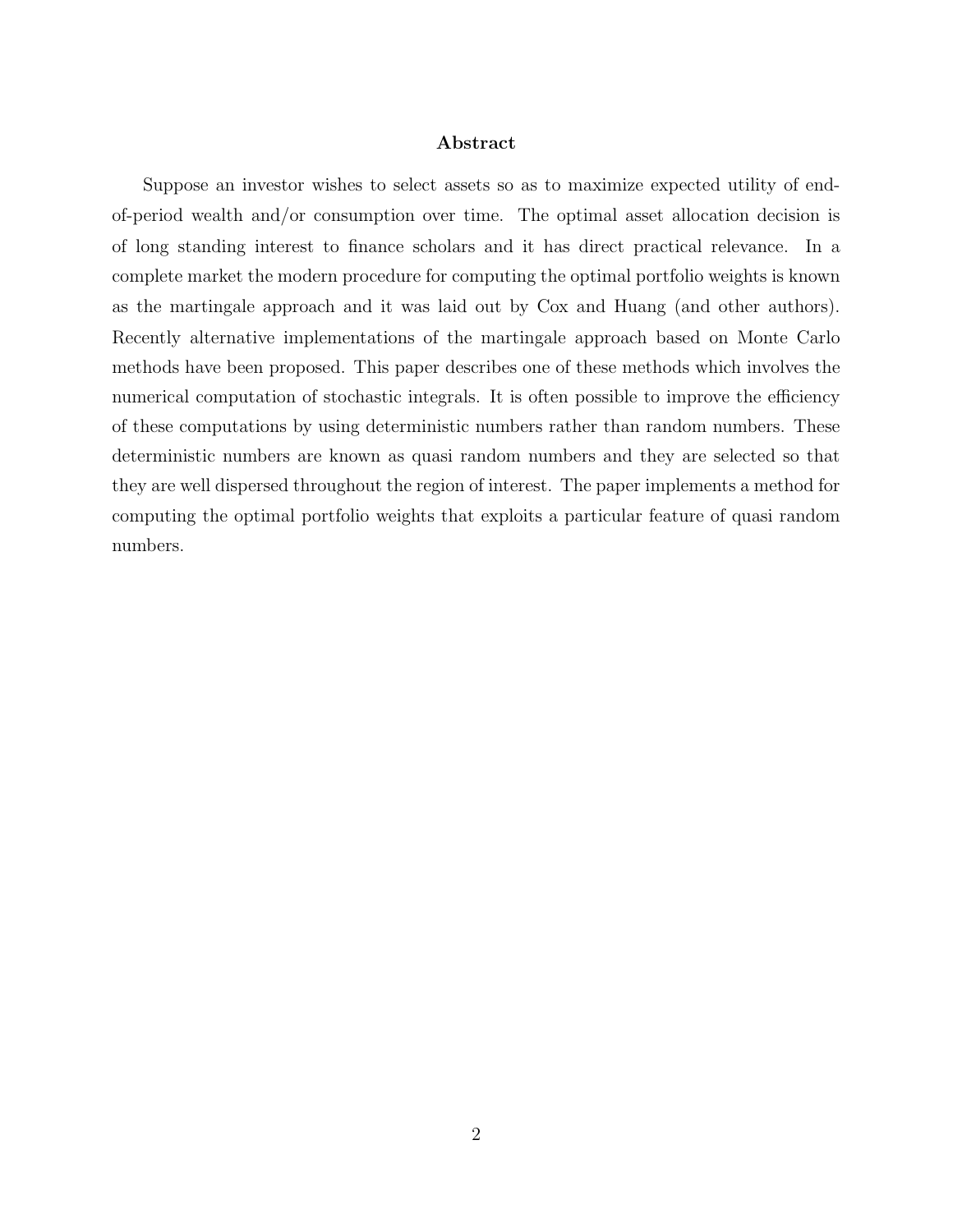# 1 Introduction

There are several reasons why the asset allocation decision is of such great interest to the finance discipline. It deals with the optimal portfolio choice of the individual agent:- a problem of theoretical importance in its own right. Furthermore the aggregation of the demands of all investors forms an important step in the determination of equilibrium prices. The asset allocation choice is also of practical relevance to individuals because pension plans in many jurisdictions are now switching from defined benefit plans to defined contribution plans thus transferring the investment risk (and in many cases the asset allocation decision) from the company to the employee. Investment advisors<sup>1</sup> provide asset mix recommendations that indicate that the proportion of stocks to bonds should decrease as the investor becomes more risk averse. Finance theorists have long been interested in providing a scientific framework for this decision.

The earliest paper on portfolio selection is due to Markowitz(1952) who solved the asset allocation problem in a one period model for an investor with quadratic utility. One of the main lessons from this work is that investors should diversify a lesson that is still sometimes ignored.<sup>2</sup> Also in 1952 Arrow wrote his foundational paper on the pricing of contingent claims in a complete market setting. In the late 1960's Robert Merton wrote a series<sup>3</sup> of important papers on the consumption investment problem using the powerful continuous time framework. The investor adjusts the asset proportions and the consumption rate on a continuous basis to maximize expected utility. Merton formulated the problem in a dynamic programming framework and used techniques from optimal stochastic control to derive solutions. He was able to derive explicit solutions in a few cases by making assumptions about the investor's utility function and the asset price dynamics. However for more general assumptions it is difficult to construct solutions under the dynamic programming approach and it is not obvious how to incorporate nonnegativity constraints.

The so called martingale approach, derived independently by a number of authors<sup>4</sup>,

<sup>&</sup>lt;sup>1</sup>For a discussion of this point see Brennan and Xia(2000) and Canner et al(1997)

<sup>&</sup>lt;sup>2</sup>The dangers of the lack of diversification were dramatically illustrated in the Enron case. Enron was the seventh largest compony in the United States prior to its collapse in December 2001. Many Enron employees had a significant proportion of their retirement plans invested in Enron common stock.

<sup>3</sup>See Merton(1969,1971)

<sup>4</sup>Cox and Huang(1989), Karatzas, Lehoczky and Shreve(1987), Pliska(1986)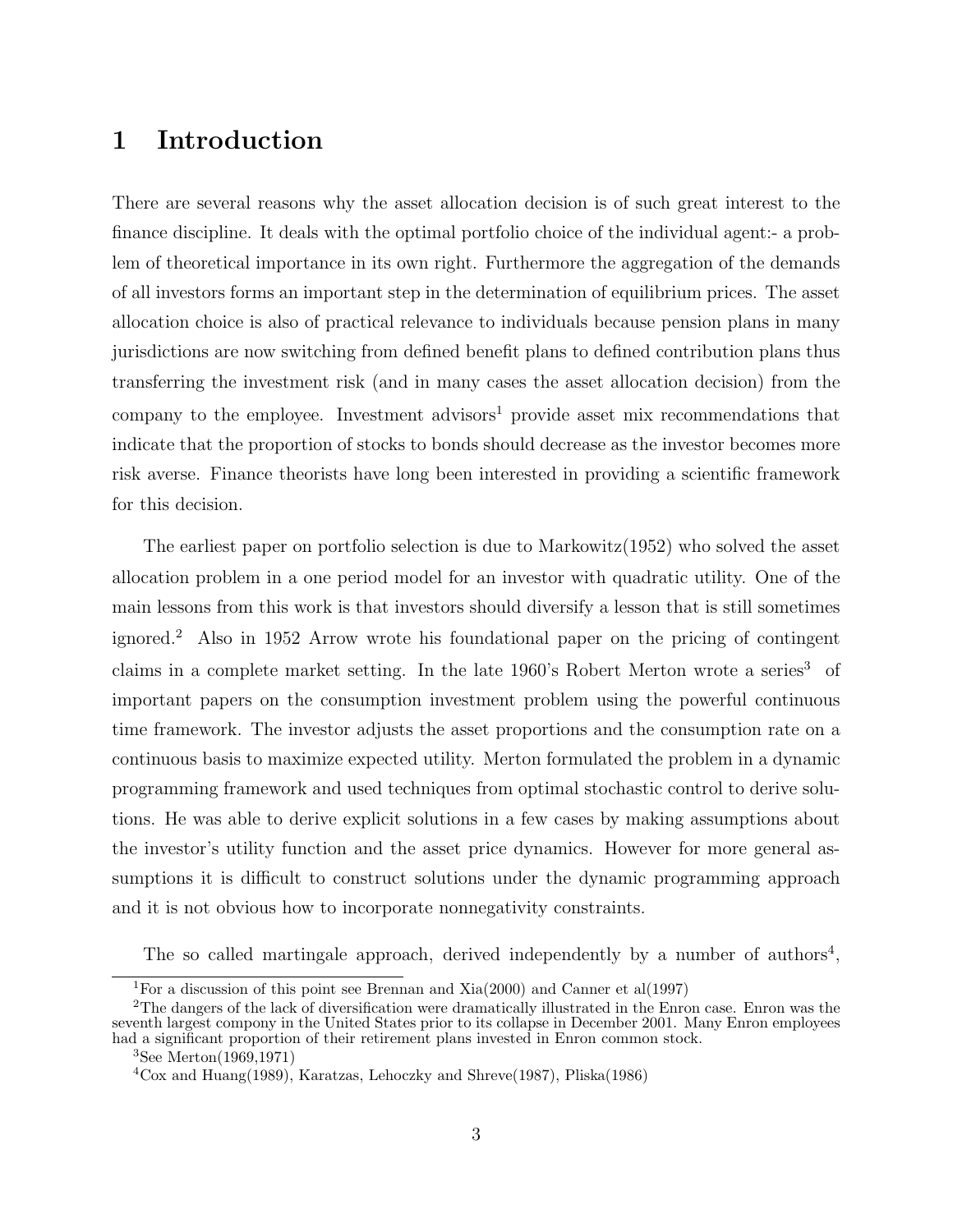has distinct advantages over the dynamic programming approach and it is easier to implement. The basic idea is to first obtain the investor's optimal wealth using the fact that in a complete market setting the investor's budget constraint can be transformed into a static budget constraint. The investor's final wealth can be viewed as a contingent claim which can therefore be priced under the equivalent martingale measure. The martingale approach requires the solution of a linear partial differential equation in contrast to the non linear partial differential equation associated with the dynamic programming approach. In some cases<sup>5</sup> closed forms solutions can be obtained by making special assumptions about the asset price dynamics and or the investors utility specification. Closed from solutions<sup>6</sup> are much prized in finance because they are usually simpler to work with and serve as a guide to our intuition.

However for realistic asset price dynamics, closed form solutions are generally unavailable and numerical methods must be used to compute the optimal portfolios. Recently three different approaches -based on Monte Carlo simulation- have been proposed to compute the optimal portfolio weights. Detemple Garcia and Rindisbacher(2002)(DGR) propose a simulation method that is based on a particular representation of the optimal portfolio weights as conditional expectations of random variables. This representation is derived from the Ocone and Karatzas(1991) formula for the weights under the martingale approach. In this formula the optimal portfolio weights are expresses in terms of the conditional expectations that involve the optimal wealth and Malliavin derivatives of the state variables. These Malliavin derivatives capture the impact of innovations in the underlying drivers of uncertainty(the Brownian motions) on the state variables. The DGR method can handle realistic problems with complex dynamics for the state variables and several asset classes.

Cvitanic, Goukasian, and Zapatero(2001)(CGZ) noted that the covariance between the optimal wealth process and the uncertainty shocks provides a simple expression for the optimal portfolio weights. This covariance can be estimated numerically by simulating the explicit expressions for the optimal wealth process. Under the martingale approach the investors optimal wealth process can be written directly as an expectation of a stochastic

 ${}^{5}$ Brennan and Xia(2000), Kim and Omberg(1996), Liu(2001) and Wachter(2002) derive closed form solutions.

<sup>6</sup>For a general discussion of the concept of closed form solution in finance and some tentative attempts at defining it see Boyle and Tian(2002)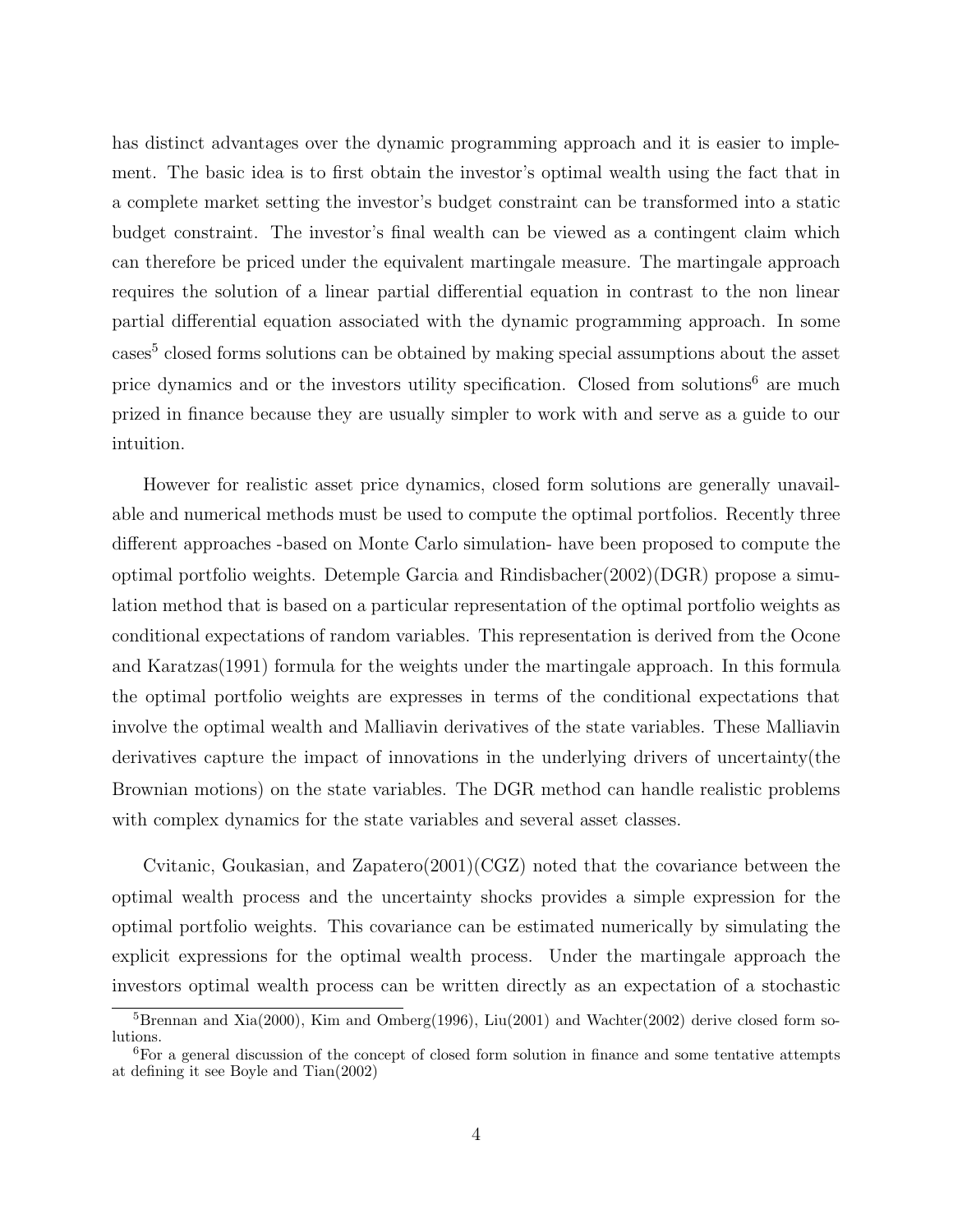integral. Hence ,as in the DGR case the CGZ approach involves the numerical simulation of stochastic integrals. The third simulation based approach is due to Brandt, Goyal and Santa Clara(2001) who suggest an approximate procedure that uses a series expansion of the value function together with regressions of conditional expectations on powers of the state variables. This method is based on combining a number of different approximations and its implementation and convergence raises some interesting<sup>7</sup> questions.

We have, then, three numerical methods all based on Monte carlo simulation. The Monte Carlo can accommodate a broad range of assumptions and it can be used for high dimensional problems unlike the partial differential equation based approaches. In the first two methods the Monte Carlo method is used as numerical technique to evaluate high dimensional integrals. Hence the efficiency of these two methods depends directly on the approach used to evaluate such integrals. The aim of the present paper is to explore methods of improving the efficiency of Monte Carlo simulation in this context. Specifically we investigate the possibility of using quasi Monte Carlo methods to speed up the computations.

Quasi Monte Carlo methods are based on the use of specially selected deterministic points rather than random points. These points have the property that they are well dispersed throughout the region of interest. Points with this property are known as low discrepancy points and they have computational advantages over random points for some applications. When they are used to estimate an integral by simulation the method is called quasi-Monte Carlo method. These techniques have been shown to outperform standard Monte Carlo methods in a number of finance applications. For details see Joy, Boyle and Tan (1996), Caflisch, Morokoff and Owen (1997), Ninomiya and Tezuka (1996), Paskov and Traub (1995) and Boyle, Broadie and Glasserman (1997). and Tan and Boyle(2000). It is now understood( Owen(2001)) why QMC performs well on finance problems. Often these problems depend essentially on just a few dimensions even though the notional dimension of the problem may be very large. Imai and Tan(2002) have proposed a general procedure to exploit this property of low discrepancy sequences. We use their approach to compute the optimal portfolio weights within the Cvitanic, Goukasian, and Zapatero framework.

The layout of the rest of the paper is as follows. In the next section we describe the

<sup>7</sup>See Detemple et al(2002) footnote 21.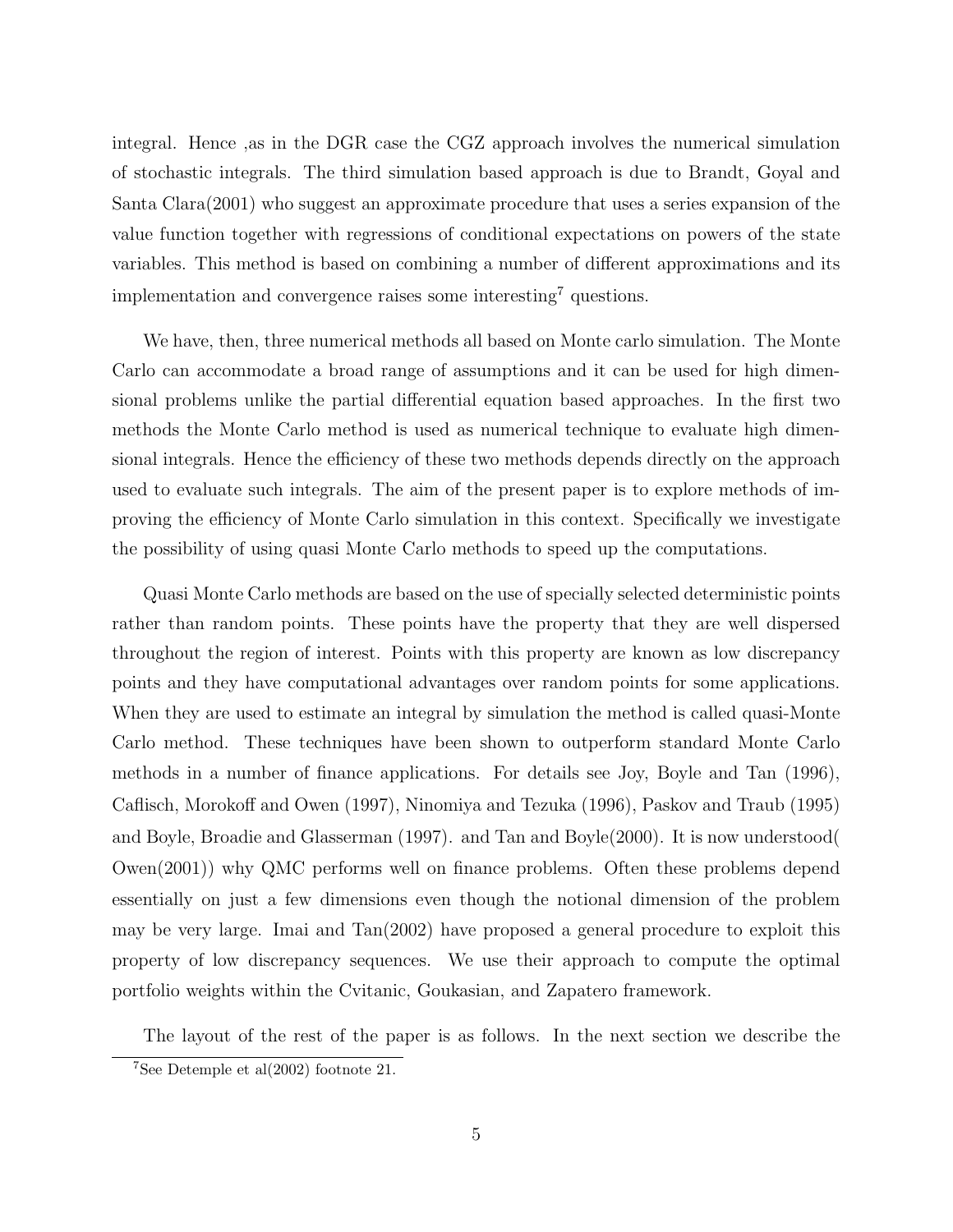basic problem and discuss the solution procedure of Cvitanic, Goukasian, and Zapatero. We outline the essential steps in the numerical implementation of the Cvitanic, Goukasian, and Zapatero procedure. Then we discuss the quasi Monte Carlo approach and describe the Imai Tan procedure. We provide some preliminary numerical calculations. The final section provides a brief summary and mentions possible extensions.

#### 2 The Model

In this section we describe the details of the consumption investment model and give a brief summary of the martingale approach. For a thorough analysis of this approach see Cox and Huang(1989). We work in a complete market where there is no arbitrage. There are  $n$  risky assets whose prices satisfy

$$
\frac{dS_t^i}{S_t^i} = \mu_t^i dt + (\sigma_t^i)^T dW_t,
$$
\n(1)

where W is a vector of standard Brownian motions and  $\mu^{i}$  and  $\sigma^{i}$  denote the drift and volatility of the asset price process. The bank account process  $B_t$  follows

$$
dB_t = r_t B_t dt \tag{2}
$$

where  $r_t$  is the locally riskless interest rate.

The market price of risk,  $\theta_t$ , is defined by

$$
\theta_t = (\sigma_t)^{-1} (\mu_t - r_t \mathbf{1}) \tag{3}
$$

where 1 is the unit vector. We assume that  $\theta$  is continuously differentiable and satisfies the Novikov condition.

The state price density represents the continuous time generalization of Arrow Debreu prices and it can be defined in terms of  $\theta$ . First define the process

$$
\xi_t = \xi_0 \exp\left\{-\frac{1}{2} \int_0^t \theta'_s \theta_s ds - \int_0^t \theta'_s dW_s\right\} \tag{4}
$$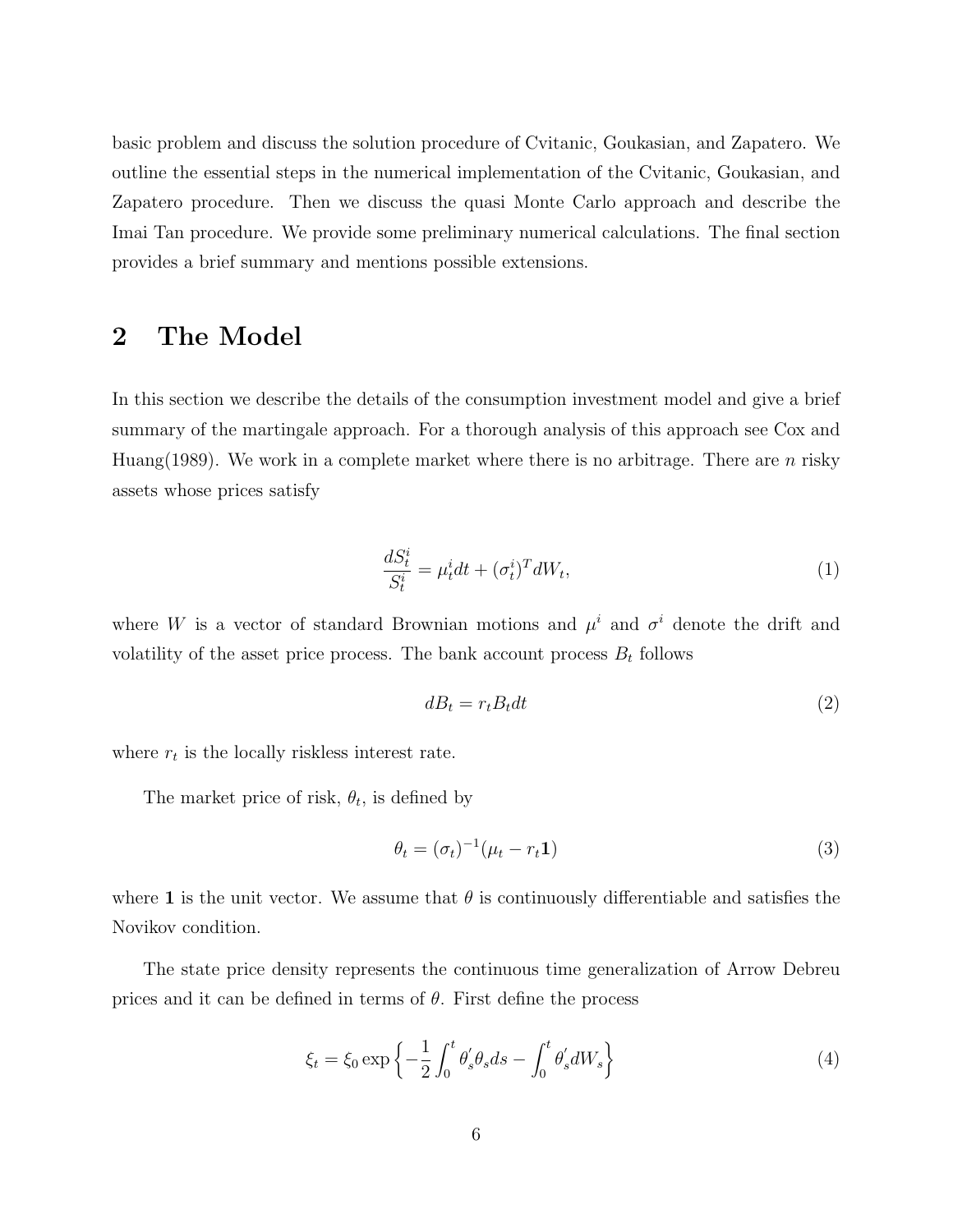The discounted value of  $\xi$  is the state price density, given by

$$
e^{-\int_0^t r_s ds} \xi(t)
$$

The investor wishes to maximize expected utility by selecting a dynamic portfolio policy with positions in the risky assets and the riskless asset. We consider two problems. In the first problem the investor selects a dynamic trading strategy  $\pi_t$  to maximize the expected utility of terminal wealth,  $X_T$ .

$$
U\left(X_T\right) = \max_{\pi} E\left[\left(u(X_T)\right)|F_t\right]
$$
\n<sup>(5)</sup>

In the second problem the investor also wishes to maximize the expected utility from consumption  $c_t$ .

$$
U\left(X_T\right) = \max_{\pi,c} E\left[\left(\int_0^T u(c_s)ds\right)|F_t\right].\tag{6}
$$

The investor's wealth process,  $X_t$  satisfies

$$
dX_t = [\ \pi'_t \mu_t + (X_t - \pi'_t \mathbf{1})r_t - c_t \ ]dt + \pi'_t \sigma_t dW_t \tag{7}
$$

subject to

$$
X_0 = x_0, \ X_t \ge 0, \ c_t \ \ge 0, \ t \in [0, T].
$$

The utility functions are assumed to be strictly increasing, strictly concave, twice differentiable and time additive.

We now summarize the martingale approach to this optimization problem. From the definition of  $\theta$ , the wealth dynamics can be rewritten as follows

$$
dX_t = [\pi'_t \mu_t + (X_t - \pi'_t \mathbf{1})r_t - c_t]dt + \pi'_t \sigma_t dW_t
$$
  
\n
$$
= [\pi'_t(\mu_t - r_t \mathbf{1}) + r_t X_t - c_t]dt + \pi'_t \sigma_t dW_t
$$
  
\n
$$
= [\pi'_t \sigma_t \theta_t + r_t X_t - c_t]dt + \pi'_t \sigma_t dW_t
$$
  
\n
$$
= [r_t X_t - c_t]dt + \pi'_t \sigma_t (dW_t + \theta_t dt)
$$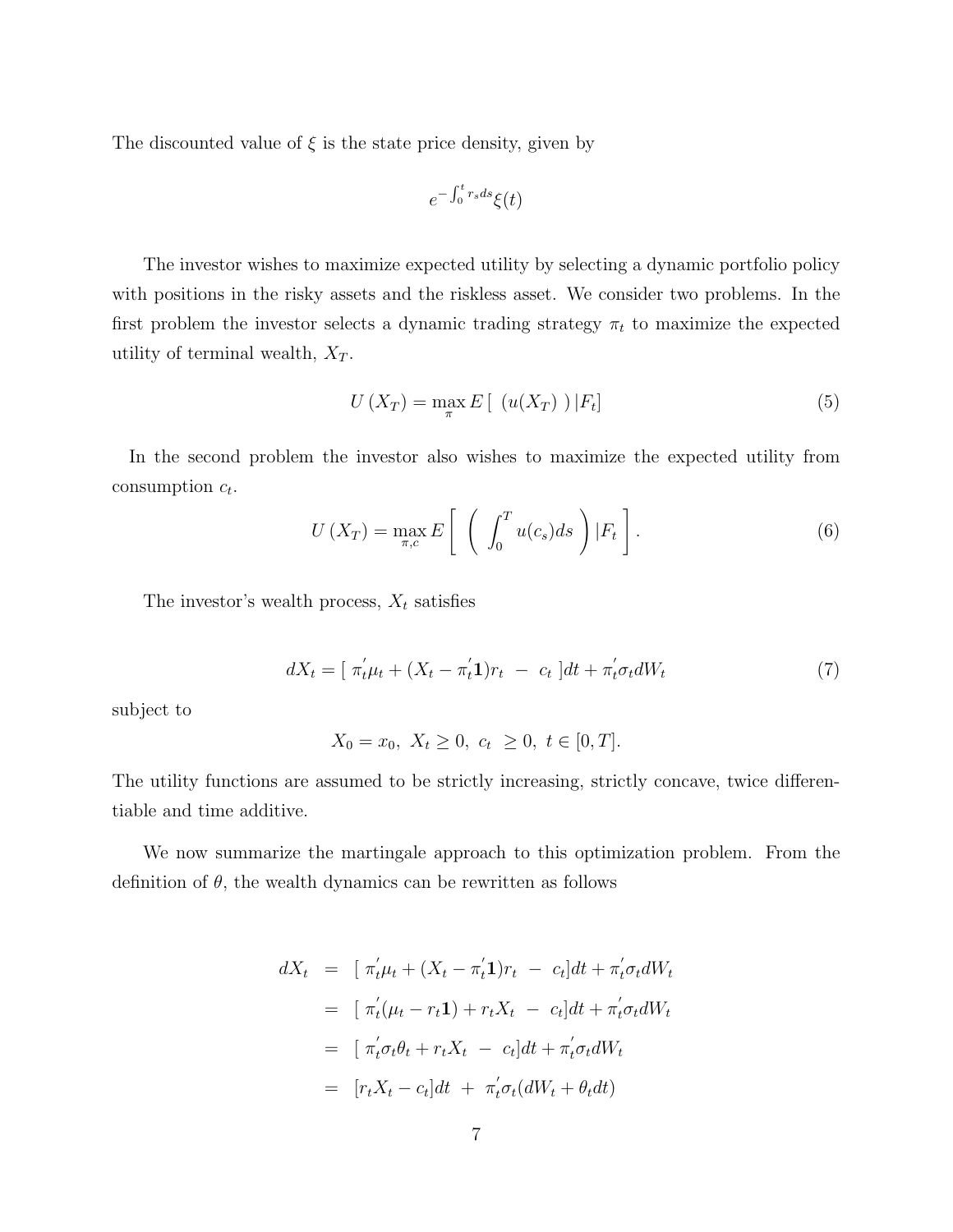$$
= [r_t X_t - c_t] dt + \pi_t^{'} \sigma_t dW_t^Q
$$

where  $W^Q$  is a vector of standard Brownian motions with respect to the equivalent martingale measure Q. The Brownian motions W and  $W^Q$  are related through the Girsanov theorem(See Kartazas and Shreve (1991)).

$$
W_t^Q = W_t + \int_0^t \theta_s ds
$$

The investor's terminal wealth can be treated as a contingent claim. For the first maximization problem  $(5)$  the time zero *price*,  $X_0$  must therefore satisfy

$$
X_0 = E^Q \left[ e^{-\int_0^T r_s ds} X_T \right] F_t \right]
$$
\n(8)

This static constraint is vastly more pleasant to deal with than the dynamic constraint considered earlier. Note that we can also express the constraint in terms of the original probability measure.

$$
X_0 = E\left[\xi_T e^{-\int_0^T r_s ds} X_T \middle| F_t\right]
$$

This constraint can be incorporated directly into the maximization problem and leads to a solution for the investors optimal wealth in terms of the state price density and the investor's utility function.

Suppose we let  $h(.)$  denote the inverse of the agent's marginal utility function in  $(5)$ .

$$
u^{'}(h(y)) = y
$$

Given our assumptions on the utility function,  $h$  is strictly decreasing and continuous. For a more general definition of this inverse function see Karatzas and Shreve(1998) page 95. The solution for the investor's optimal final wealth for problem (5) is

$$
X_T^* = h\left(ye^{-\int_0^T r_s ds}\xi_T\right) \tag{9}
$$

where the asterisk denotes the optimal solution and  $y$  is a Lagrange multiplier to be determined from equation(5). The value of the optimal wealth process,  $X_t^*$  can be written as an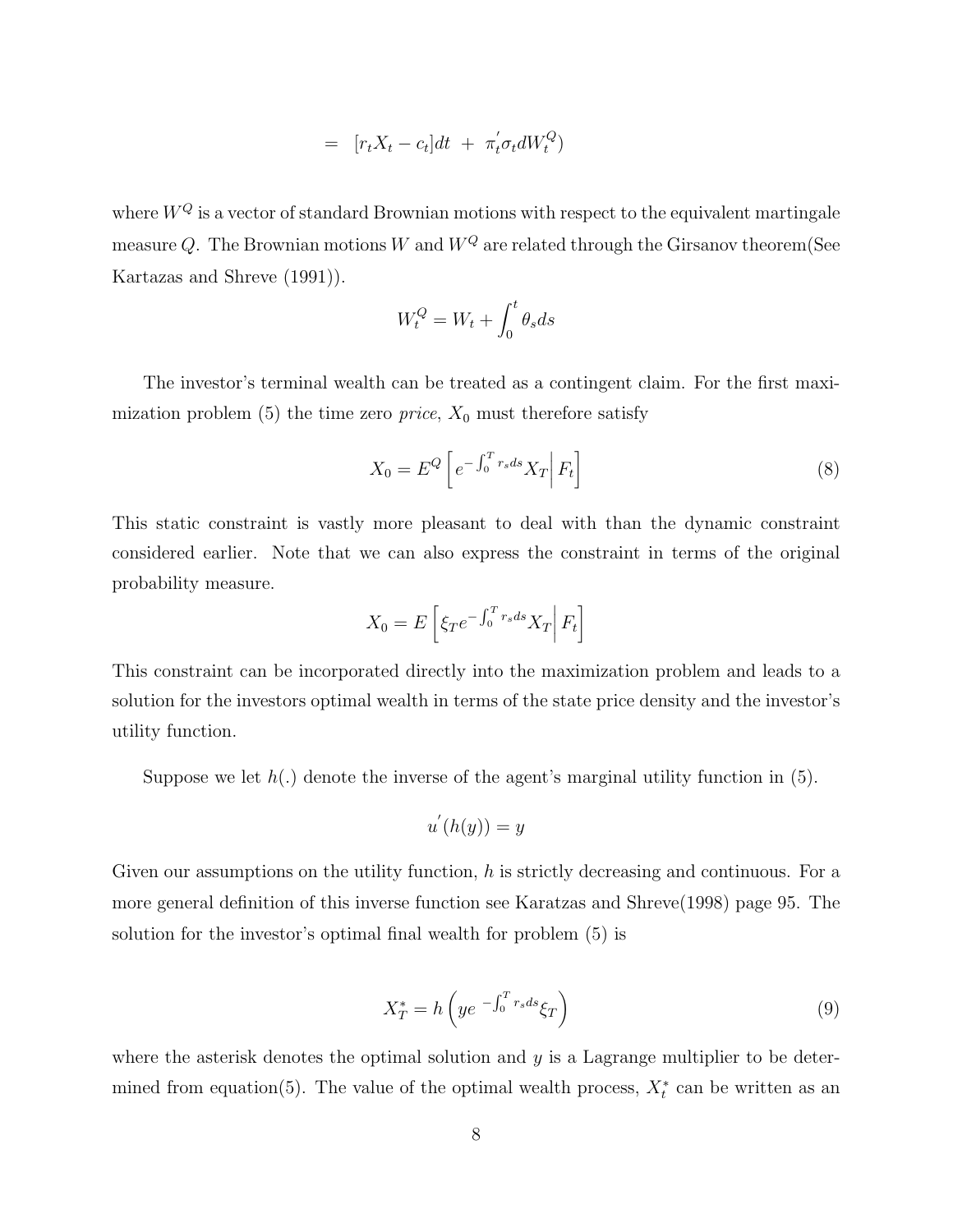expectation in terms of either probability measure

$$
X_t^* = E^Q \left[ e^{-\int_t^T r_s ds} X_T^* \middle| F_t \right] = \frac{1}{\xi_t} E \left[ \xi_T e^{-\int_t^T r_s ds} X_T^* \middle| F_t \right] \tag{10}
$$

The development for the case when there is also consumption proceeds along the same lines. For the maximization problem  $(6)$ ,  $X_0$  satisfies

$$
X_0 = E^Q \left[ \int_0^T c_s e^{-\int_0^s r_u du} ds \right] F_t \right]
$$
 (11)

As before the budget constraint can also be expressed in terms of the original probability measure.

$$
X_0 = E\left[\int_0^T \xi(s) \ c_s \ e^{-\int_0^s r_u du} ds \middle| F_t\right]
$$

This constraint can be incorporated directly into the maximization problem and leads to a solution for the investors optimal wealth in terms of the state price density and the investor's utility function.

Proceeding as before we obtain the solution for the investor's optimal consumption as

$$
c_t^* = h\left(ye^{-\int_0^t r_s ds}\xi(t)\right) \tag{12}
$$

where the asterisk denotes the optimal solution and  $y$  is a Lagrange multiplier to be determined from the initial conditions. For the consumption case the value of the optimal wealth process,  $X_t^*$  can be written as

$$
X_t^* = E^Q \left[ \int_0^T c_s^* e^{-\int_t^s r_u du} ds \right| F_t \right] = \frac{1}{\xi_t} E \left[ \int_0^T \xi_s c_s^* e^{-\int_t^s r_u du} ds \right| F_t \right]
$$
(13)

### 3 The Cvitanic, Goukasian, and Zapatero Method

Cvitanic, Goukasian, and Zapatero proposed a simple way to obtain the optimal portfolio weights from the equations for  $X_t^*$ , given by (10) for the case of utility only over final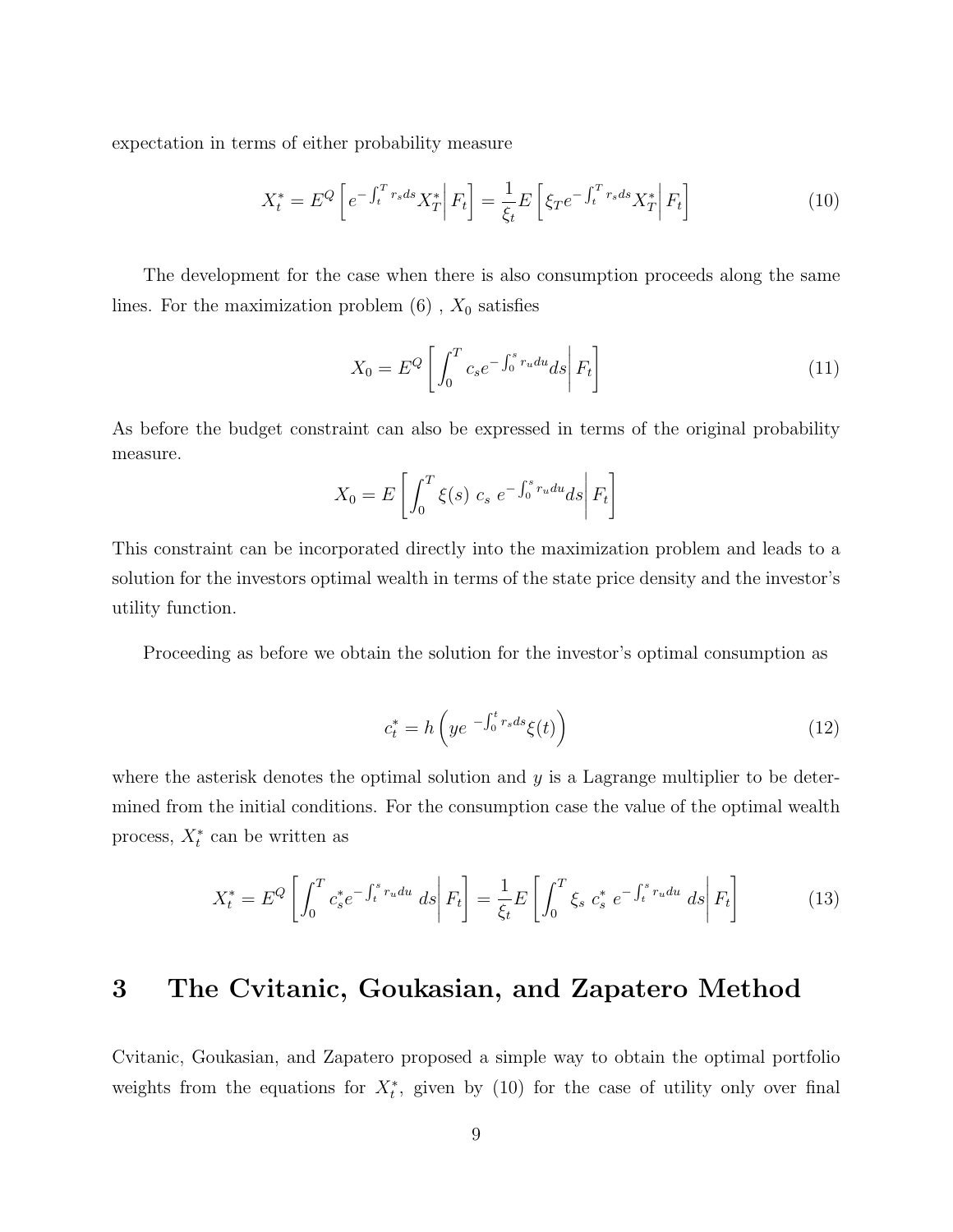wealth and by  $(13)$  when there is also utility over consumption. Their idea is to numerically compute the stochastic differential equation satisfied by  $X_t^*$ . This diffusion term can be used to compute the optimal portfolio weights,  $\pi_t^*$ . The local dynamics for the investor's optimal wealth can be obtained from (10) or (13) as follows

$$
dX_t^* = d\left(\frac{1}{\xi_t}E\left[\xi_T e^{-\int_t^T r_s ds} X_T^*\middle| F_t\right]\right) = \alpha_t dt + \nu_t' dW_t
$$
\n(14)

However equation(7) also gives the dynamics of the optimal wealth process.

$$
dX_t^* = [\ \pi_t^{*'} \mu_t + (X_t^* - \pi_t^{*'} \mathbf{1})r_t - c_t^* \ ]dt + \pi_t^{*'} \sigma_t dW_t
$$

By comparing the diffusion terms in these two expressions we obtain

$$
\pi_t^* = (\sigma_t)^{-1} \nu_t \tag{15}
$$

The  $j^{th}$  component of  $\nu_t$  can be estimated as

$$
\nu_t^j = \lim_{\Delta t \to 0} E\left[ \frac{\left(X_{t+\Delta t}^* - X_t^*\right) \left(W_{t+\Delta t}^j - W_t^j\right)}{\Delta t} \middle| F_t \right] \tag{16}
$$

. for  $j = 1, 2 \cdots n$ . Cvitanic, Goukasian, and Zapatero note that this limit can be estimated using a two stage Monte Carlo simulation approach.

We now explain the procedure in the case of utility from final wealth. The case when the investor has utility over consumption is dealt in a similar way. We define for  $T \ge u > t$ ,

$$
H_{t,u} = e^{-\int_t^u r_s ds \frac{\xi_u}{\xi_t}}
$$
\n
$$
\tag{17}
$$

Then, equation(10 ) can be written as

$$
X_t^* = E\left[H_{t,T}X_T|F_t\right] \tag{18}
$$

We also have

$$
X_{t+\Delta t}^* = E\left[H_{t+\Delta t,T}X_T^*|F_{t+\Delta t}\right]
$$
  
= 
$$
E\left[H_{t+\Delta t,T}h\left(ye^{-\int_0^T r_s ds}\xi(T)\right)|F_{t+\Delta t}\right]
$$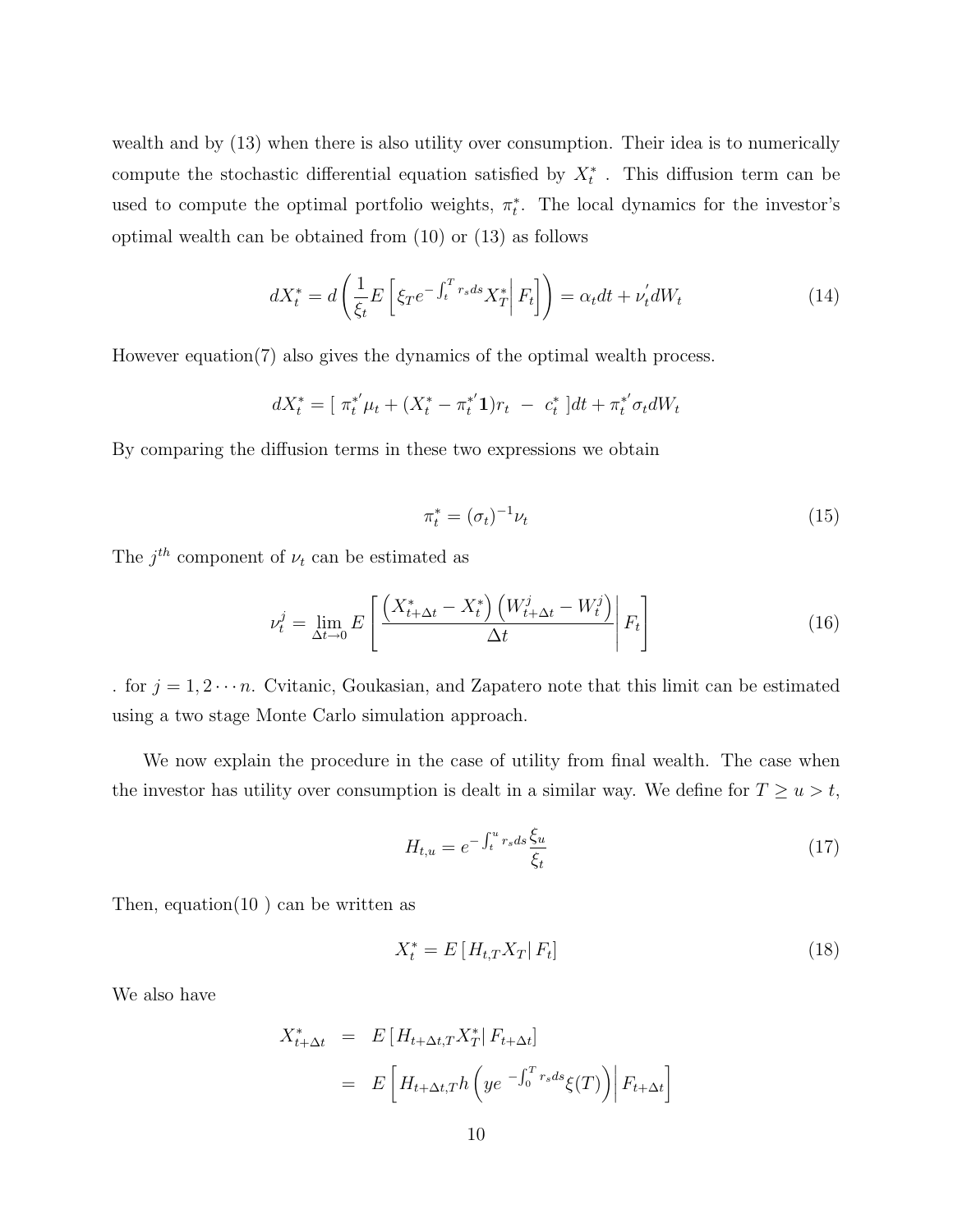We can estimate  $X_{t+\Delta t}^*$  using the Monte Carlo method.

Assume we know the current values of  $X_t^*$ ,  $r_t$  and  $\theta_t$ . We can calculate  $X_{t+\Delta t}^*$  since it is a conditional expectation. Let us consider just consider a case where  $n = 2$  to ease the notation. We first need to simulate two Brownian motions over the interval  $[t, t + h]$  where h is small. To do so we generate  $K$  pairs of iid standard normal variates.

$$
(z_1^{1,1}, z_1^{2,1}), (z_1^{1,2}, z_1^{2,2}), \cdots (z_1^{1,K}, z_1^{2,K})
$$

Note that the subscript corresponds to the time step (one in this case) The first superscript denotes the Brownian motion (first or second) and the second superscript denotes the number of the simulation trial  $k = 1, 2 \cdots K$ . Next for each  $k, k = 1 \cdots K$  we update the values of r and  $\theta$  to time  $t + \Delta t$  using, for example, an Euler discretisation of the stochastic processes. This gives us the realizations of  $r_{t+\Delta t}$ ,  $\theta_{t+\Delta t}$  conditional on the values of  $(z_1^{1,k})$  $x_1^{1,k}, z_1^{2,k}$  $\binom{2,\kappa}{1}$ .

At this stage, we can numerically estimate  $X_{t+\Delta t}^*$  given the realization  $(z_1^{1,k})$  $x_1^{1,k}, z_1^{2,k}$  $_{1}^{2,k}$ ). We again estimate it by Monte Carlo simulation. We discretize the remaining time to maturity into N steps where

$$
\Delta t = \frac{T - t}{N}
$$

and simulate the stochastic processes for r and  $\theta$  along the rest of the path. We estimate the value of the integral in the definition of corresponding to  $X^*_{t+\Delta t}$  M times( for each value of k). By taking the average of these M values we obtain an estimate of the value of  $X^*_{t+\Delta t}$ . We have

$$
\hat{X}_{t+\Delta t}^*(z_1^{1,k}, z_1^{2,k}) = \frac{1}{M} \sum_{j=1}^M H_{t+\Delta t}(z_1^{1,k}, z_1^{2,k}) X_T^{*j}(z_1^{1,k}, z_1^{2,k})
$$

This process is repeated for each value of  $k, k = 1 \cdots K$ . The estimate of  $\nu_t^1$  is

$$
\hat{\nu}_t^1 = \frac{1}{K} \left( \sum_{k=1}^K \frac{(\hat{X}_{t+\Delta t}^*(z_1^{1,k}, z_1^{2,k}) - X_t^*) \cdot z_1^{1,k}}{\Delta t} \right)
$$

and the estimate of  $\nu_t^2$  is

$$
\hat{\nu}_t^2 = \frac{1}{K} \left( \sum_{k=1}^K \frac{(\hat{X}_{t+\Delta t}^*(z_1^{1,k}, z_1^{2,k}) - X_t^*) \cdot z_1^{2,k}}{\Delta t} \right)
$$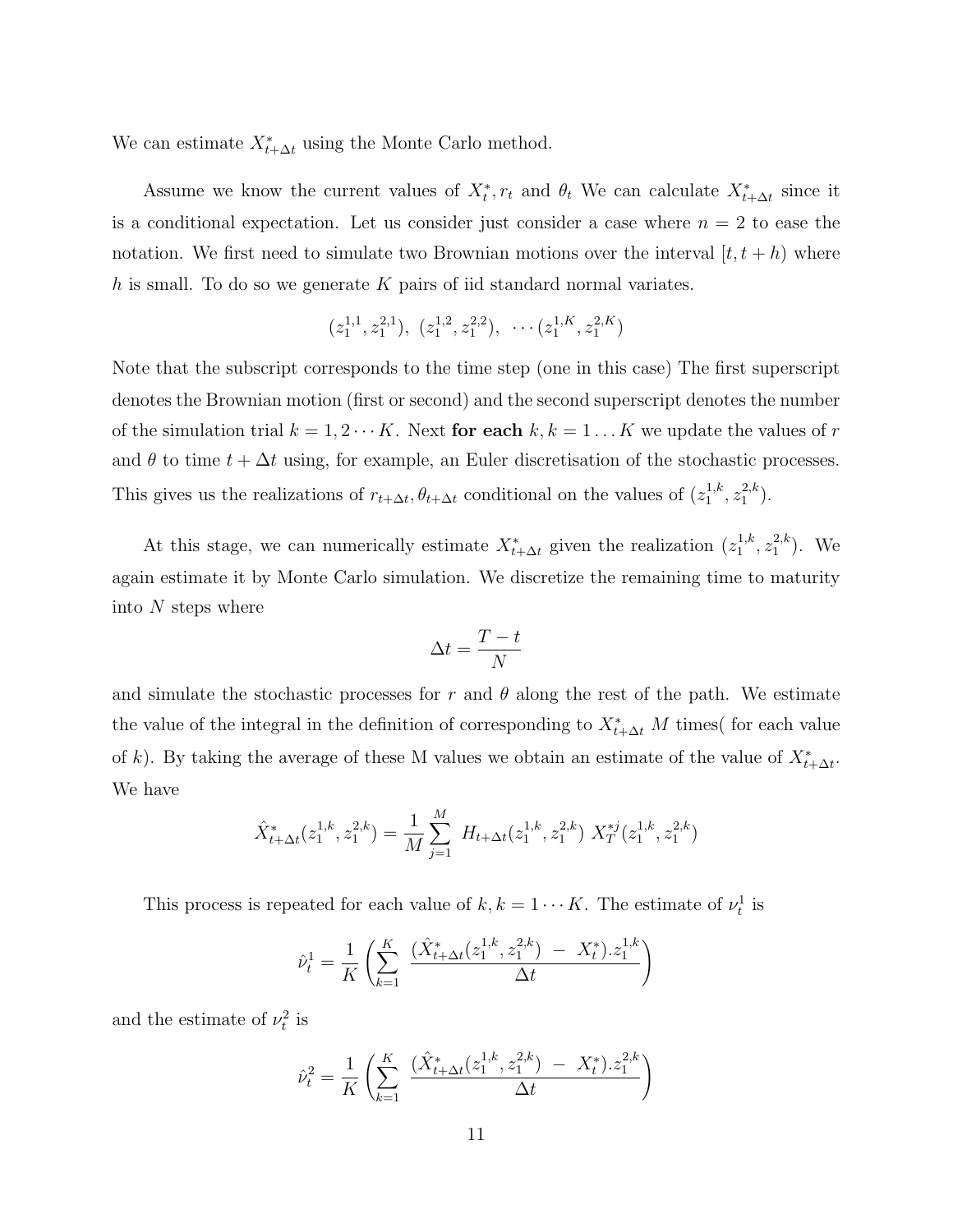#### 3.1 Assumptions

We now illustrate the procedure in a very simple setting. The dynamics are driven by a single Brownian motion. The risky asset follows geometric Brownian Motion with a constant drift  $\mu_S$  and a constant volatility  $\sigma_S$ .

$$
\frac{dS_t}{S_t} = \mu_S dt + \sigma_S dW_t,\tag{19}
$$

The bank account process  $B_t$  follows

$$
dB_t = r_t B_t dt \tag{20}
$$

where  $r_t$  is a stochastic interest rate that follows

$$
dr_{t} = \mu_{r}(r_{t}) dt + \sigma_{r}(r_{t}) dW_{t}
$$
\n(21)

where  $\mu_r(r_t)$  and  $\sigma_r(r_t)$  are functions of  $r_t$ . Let  $\theta$  denote the market price of risk. We assume that the market price of risk follows the stochastic process.

$$
d\theta_t = \mu_\theta \left(\theta_t\right) dt + \sigma_\theta \left(\theta_t\right) dW_t \tag{22}
$$

We assume the investor has a power utility function and solves the following problem

$$
U\left(X_T\right) = \max_{\pi} E\left[e^{-\delta(T-t)}\frac{X_T^{\alpha}}{\alpha}\middle|F_t\right]
$$
\n(23)

where  $\alpha < 1$  represents the power of the utility function so that  $1 - \alpha$  represents the relative risk aversion and  $\delta$  is the subjective discount rate (which we will take to be zero in the sequel). The investor's budget constraint is

$$
E^{Q}\left[e^{-\int_{0}^{T}r_{s}ds}X_{T}\right]=E\left[\xi_{T}e^{-\int_{0}^{T}r_{s}ds}X_{T}\right]=X_{0}
$$
\n(24)

where  $E[\cdot]$  represents the expectation under the original probability measure P, while  $E^Q[\cdot]$ represents the expectation under the equivalent The optimal terminal wealth  $X^*_T$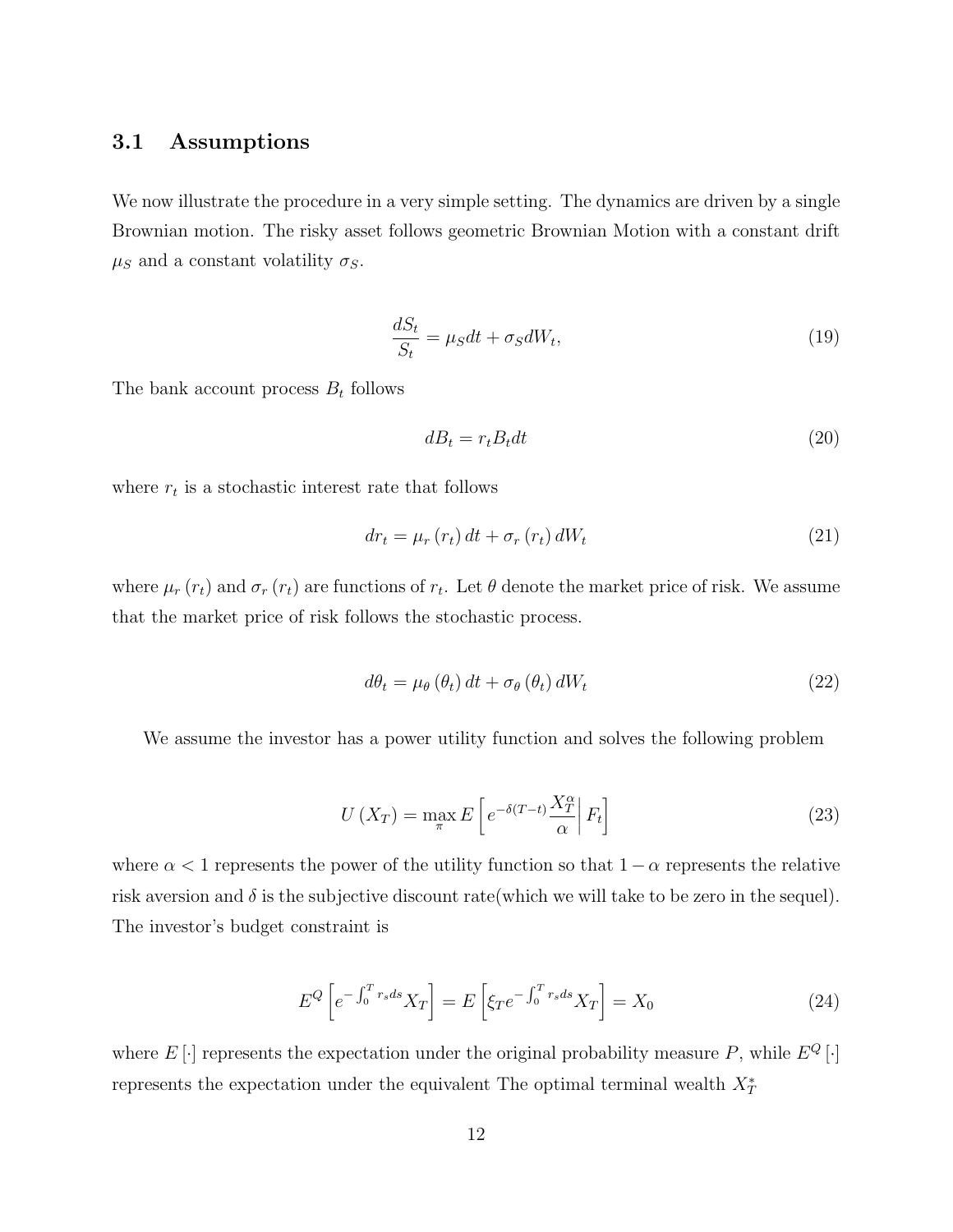$$
X_T^* = \left( y e^{\int_0^T (-r_s)ds} \xi_T \right)^{\frac{1}{\alpha - 1}} \tag{25}
$$

where  $y$  is the multiplier. Since the market is complete the optimal wealth is given by

$$
X_t^* = E^Q \left[ e^{-\int_t^T r_s ds} X_T \middle| F_t \right] = \frac{1}{\xi_t} E \left[ \xi_T e^{-\int_t^T r_s ds} X_T \middle| F_t \right]
$$
 (26)

We now discuss the computation of the the Lagrange multiplier. From equations (24) and (25), the Lagrange multiplier is given by

$$
y = \left\{ \frac{X_0}{E\left[e^{-\rho(R_T + D_T)}\right]} \right\}^{\gamma - 1} \tag{27}
$$

where  $\rho = \frac{\alpha}{\alpha}$  $\frac{\alpha}{\alpha-1}$ , and  $R_T = \int_0^T$  $C_0^T r_s ds$ . For their numerical examples CGZ assume that r follows a one factor Cox Ingersoll and Ross(1985) process.

$$
\mu_r(r_t) = \kappa_r (\bar{r} - r_t) \n\sigma_r(r_t) = -\sigma_r \sqrt{r_t} .
$$

They assume that  $\theta$  follows an Ornstein Uhlenbeck process.

$$
\mu_{\theta}(\theta_t) = \kappa_{\theta} (\bar{\theta} - \theta_t)
$$

$$
\sigma_{\theta}(\theta_t) = \sigma_{\theta}
$$

Since there is just one Brownian motion the value of  $\nu_t$  is given by

$$
\nu_{t} = \lim_{\Delta t \to 0} E\left[\frac{(X_{t+\Delta t} - X_{t})(W_{t+\Delta t} - W_{t})}{\Delta t}\middle| F_{t}\right]
$$

$$
= \lim_{\Delta t \to 0} E\left[\frac{(X_{t+\Delta t} - X_{t}) z_{t} \sqrt{\Delta t}}{\Delta t}\middle| F_{t}\right]
$$
(28)

where  $z_t$  is a standard normal variable.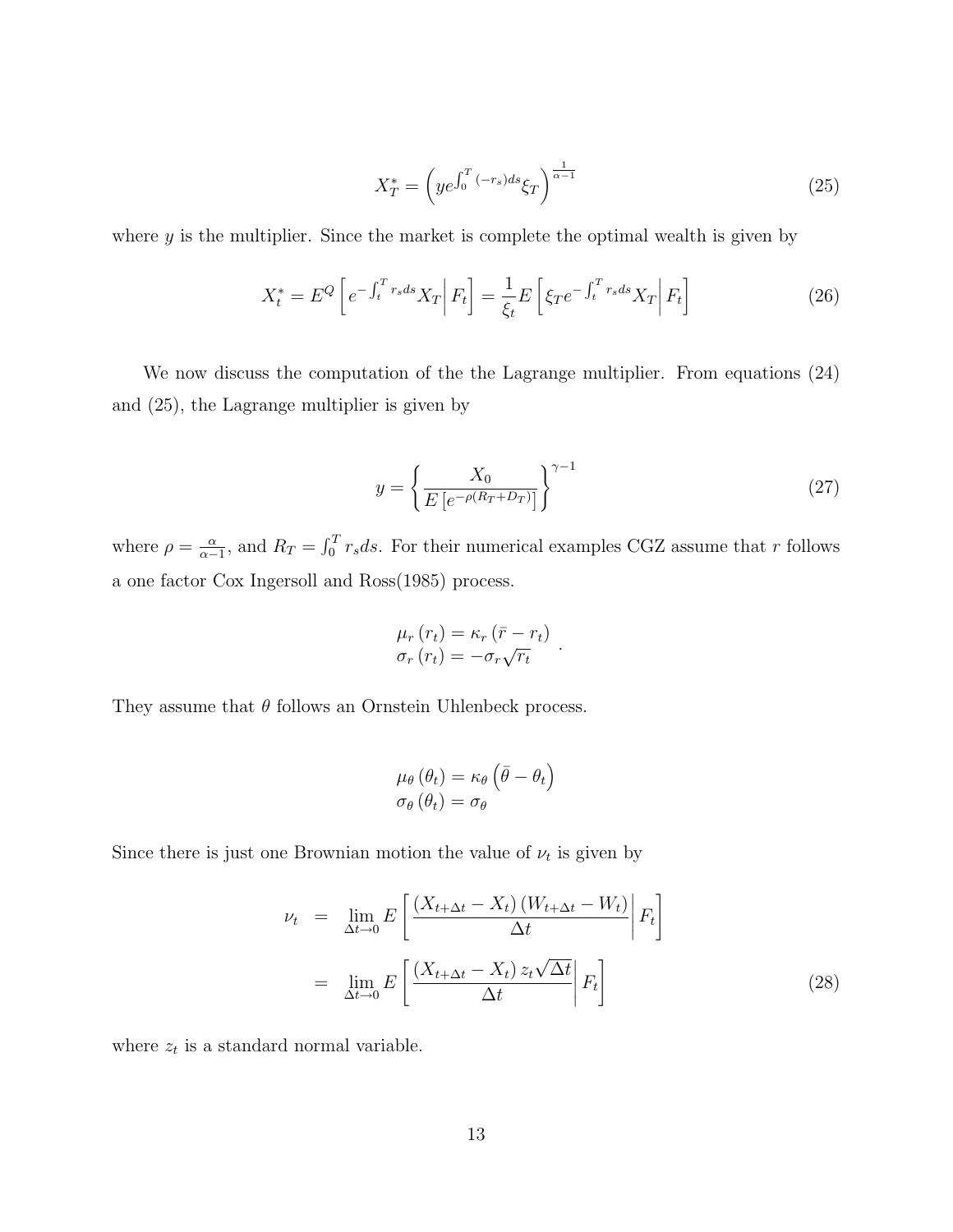There is another way which involves computing Equation(16) directly. From the law of iterated conditional expectations

$$
\nu_t = \lim_{\Delta t \to 0} E\left[ \frac{\left(H_{t+\Delta t, T} X_T - X_t\right) z_t \sqrt{\Delta t}}{\Delta t} \middle| F_t \right]. \tag{29}
$$

The first way is recommended by CGZ because its variance is less than the second way. It is, however, difficult to estimate the standard error of the simulation. Moreover, it is a more time-consuming process. Therefore, we should examine the efficiency of both procedures. In this paper we just report results for the procedure based on (16).

The final step is to specify the trading strategy. Comparing Equation(7) with Equation(7), we can conclude that the amount of wealth invested in the underlying asset is given by

$$
\pi_t = \left(\sigma_t\right)^{-1} \nu_t. \tag{30}
$$

The computation of the optimal  $\pi$  is now reduced to the numerical simulation of stochastic integrals. CGZ use standard Monte Carlo to carry out these simulations. Our aim is to explore the use of quasi Monte Carlo methods as a viable alternative. Hence our next section gives a short introduction to the quasi Monte Carlo method

### 4 Low Discrepancy Sequences

To describe the quasi Monte Carlo method, we start with a univariate integral. Suppose that we want to find the expected value of a random variable  $q(X)$ , where X has a standard normal distribution; i.e.

$$
I = \int_{-\infty}^{\infty} g(x) \, \frac{1}{2\sqrt{\pi}} \, e^{-\frac{x^2}{2}} \, dx.
$$

By using the inverse transformation, we can change the region of integration to the unit interval:

$$
I = \int_0^1 g[\Phi^{-1}(u)] du,
$$

where  $\Phi(\cdot)$  is the cumulative distribution function of a standard normal variable and  $\Phi^{-1}(\cdot)$ is its inverse. We can generalize this idea to any other distribution. Thus, the inverse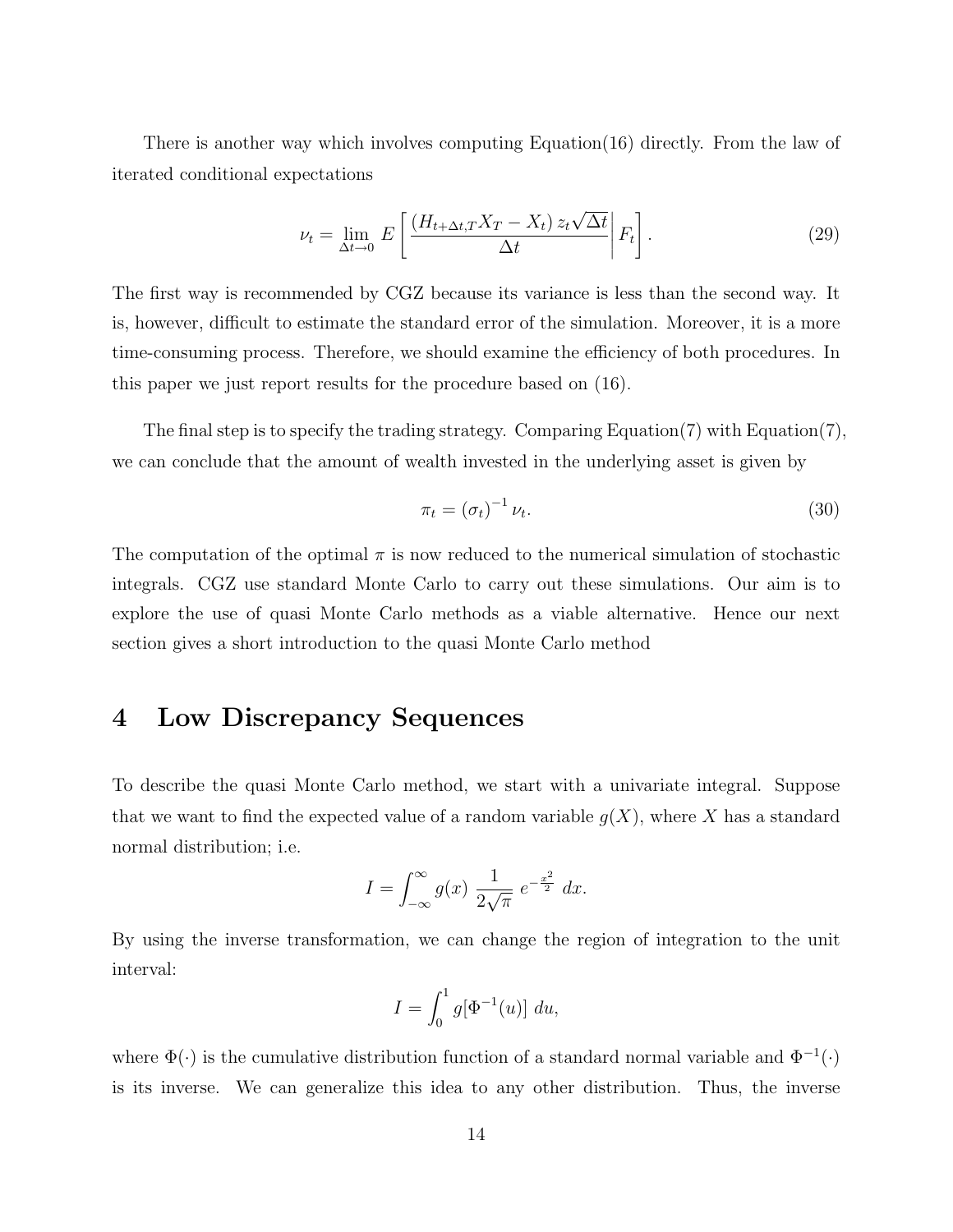transformation can be used to transform the range of the integral to  $[0, 1)$ . We can also extend this idea to multidimensional integrals. Suppose we have an s-dimensional problem. We can transform the region of integration to the s-dimensional unit hypercube; i.e.  $[0,1)^s$ . We can evaluate the resulting s-dimensional integral using standard Monte Carlo by sampling points at random from  $[0, 1)^s$ .

For the problem of approximation of the integral  $I$  using simulation, it turns out that we can use carefully selected deterministic points that have the property of being more evenly dispersed over the unit hypercube than random points are. These points are known as low discrepancy points since discrepancy is a measure of how evenly the points are dispersed over the hypercube. Points that are well dispersed have low discrepancy. They can be constructed using algorithms based on number theory. There are several different methods of constructing LD points and Niederreiter (1992) gives a good survey of this topic.

We now introduce the concept of discrepancy which measures the uniformity of a sequence of points. Let V be a subcube of  $[0,1)^s$  containing the origin and let  $v(V)$  be its volume. The *(star)* discrepancy  $D_n^*$  of the sequence  $\{X_j\}$  of n points is defined as

$$
D_n^* = \sup_{V \in [0,1)^s} \left| \frac{\text{# of points in } V}{n} - v(V) \right|.
$$

It is possible to construct a sequence (or point sets) with discrepancy of  $\mathcal{O}((\log n)^s n^{-1})$  (or  $\mathcal{O}((\log n)^{s-1}n^{-1})$ ). Such sequence (or point set) is typically referred to as quasi-random or low discrepancy sequence (or point set). Examples of low discrepancy sequences are given by Halton (1960), Sobol' (1967), Faure (1982) and Niederreiter (1987). In contrast, a random sequence has a higher expected discrepancy bounded by  $(\log \cdot \log n)n^{-1/2}$ .

The early applications of quasi Monte Carlo in to finance problems gave very good results for the problems considered. These included the valuation of mortgage backed securities which involved the evaluation of 360 dimensional integrals. It turns out that the effective dimensions of such problems is very much less than 360. Caflisch, Morokoff and Owen(1997) define effective dimension using ideas from analysis of variance.

Assume  $f(\mathbf{x}), \mathbf{x} \in [0, 1)^s$  is a square integrable function. The expectation of f is  $I(f)$  =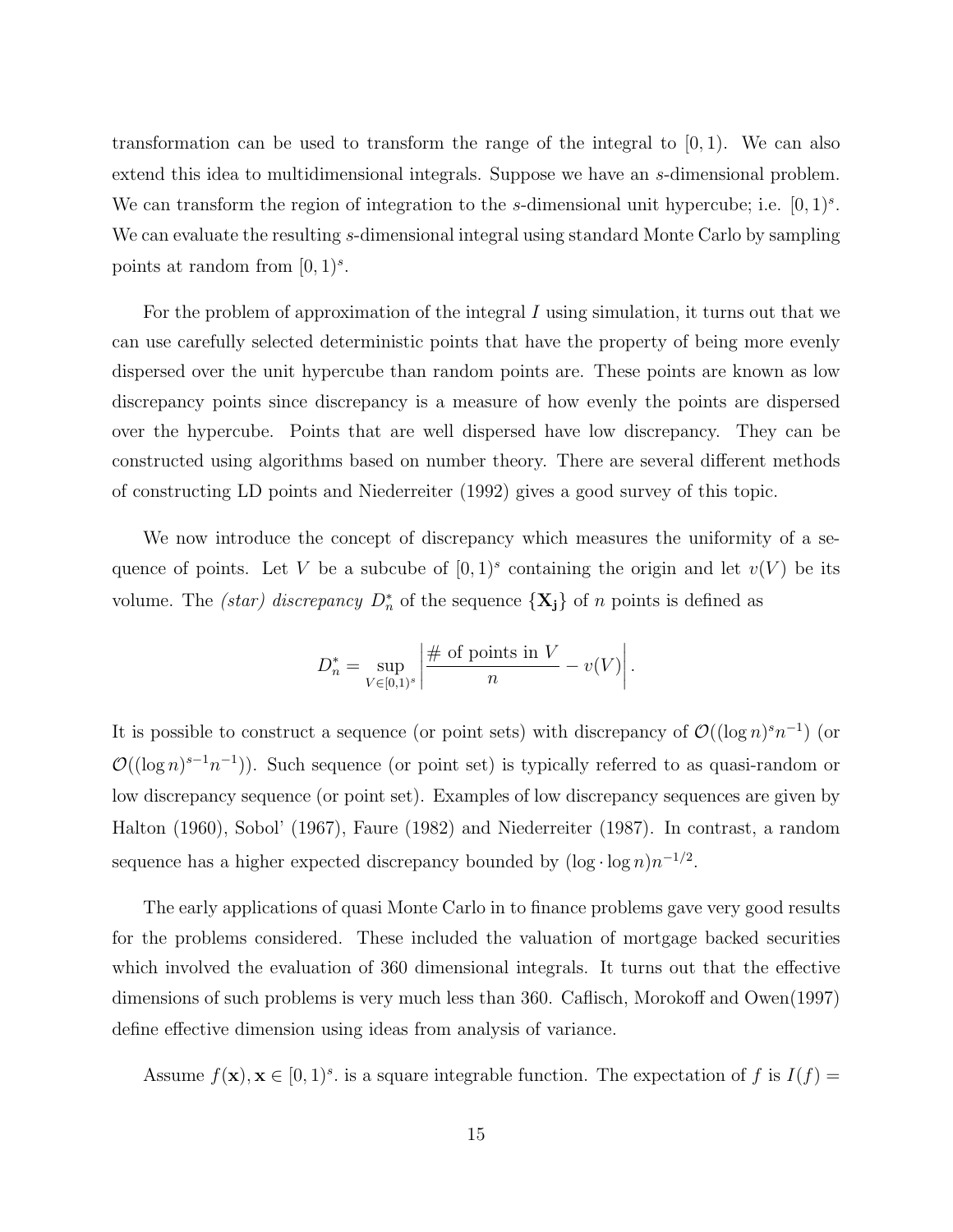$\int f(\mathbf{x})dx$  and its variance is

$$
\sigma^2(f) = \int (f(\mathbf{x}) - I)^2 d\mathbf{x}
$$

Consider the ANOVA (analysis of variance)decomposition of the function

$$
f(\mathbf{x}) = \sum_{u \subseteq \{1, 2, \cdots s\}} f_u(\mathbf{x})
$$

where

$$
\int f_u(\mathbf{x}) f_v(\mathbf{x}) d\mathbf{x} = \delta_{uv} \sigma^2(f_u)
$$

The variance of f can be written as

$$
\sigma^2(f) = \sum_{u \subseteq \{1,2,\cdots,s\}} \sigma^2(f_u)
$$

The function f has effective dimension  $d_T$  in the truncation senses if  $d_T$  is the smallest integer such that

$$
\sum_{u \subseteq \{1,2,\cdots d_T\}} \sigma^2(f_u) \ge 0.99\sigma^2(f)
$$

This definition captures the notion of important dimensions and quasi Monte Carlo methods perform best on problems which have low effective dimension.

Low discrepancy sequences have a particular property that can be exploited to take advantage of the most important dimensions of problem which has a low effective dimension. It turns out that low discrepancy points are more uniformly distributed for projections onto the lower coordinates. The higher dimensional projections tend not to be as uniformly dispersed unless the number of points is very large. The easiest way to illustrate this property is through an example.

To this end, we have generated 400 low discrepancy points in the 25 dimensional hypercube  $[0, 1)^{25}$ . These points are known as Halton points. In the next four Figures we have projected these points onto specific two dimensional planes. Thus Figure 1 is a projection onto the first two dimensions. Note that these points seem to be well dispersed over the square. Figure is a projection onto dimensions five and six and we note that these points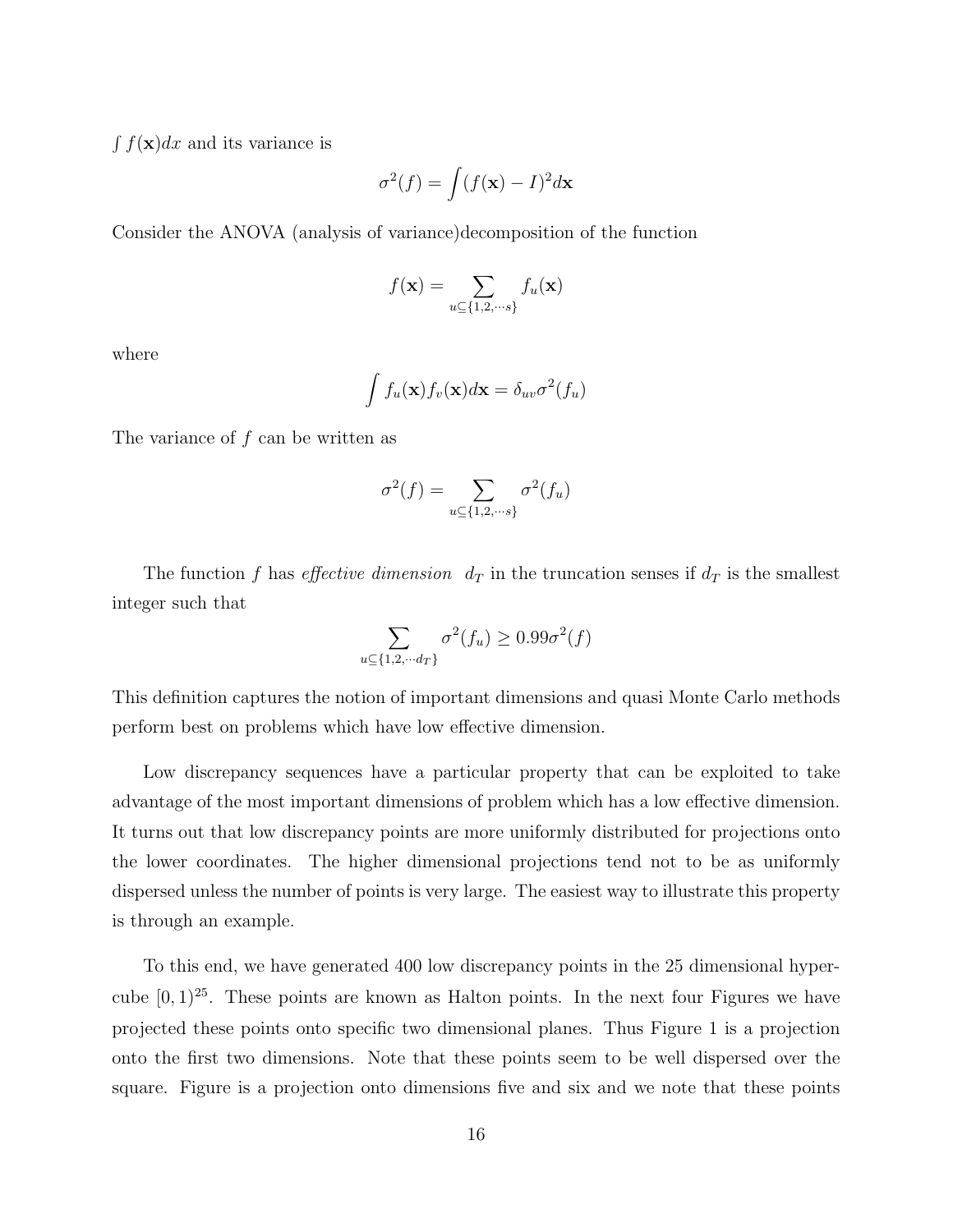are still reasonably well dispersed but there are regular patterns. The regularity gets worse for the projection of dimensions 12 and 13. In the case of the projection of dimensions 24 and 25 the high correlation between the points leads to large gaps in the coverage. This is a general feature of low discrepancy sequences(see Morokoff and Caflish(1995))



Figure 1: 400 Halton points in  $[0, 1)^{25}$ : projection of dimensions 1 and 2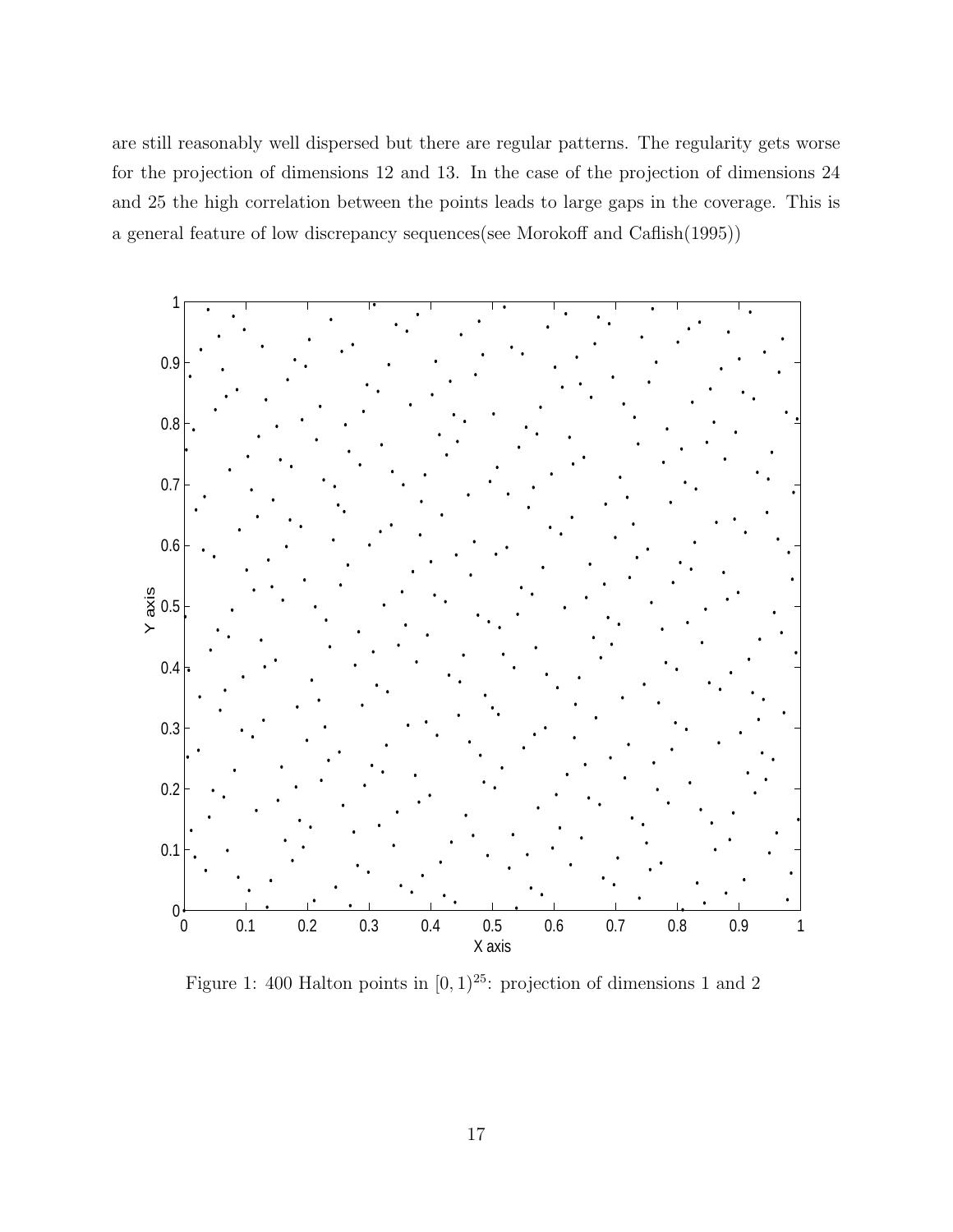

Figure 2: 400 Halton points in  $[0, 1)^{25}$ : projection of dimensions 5 and 6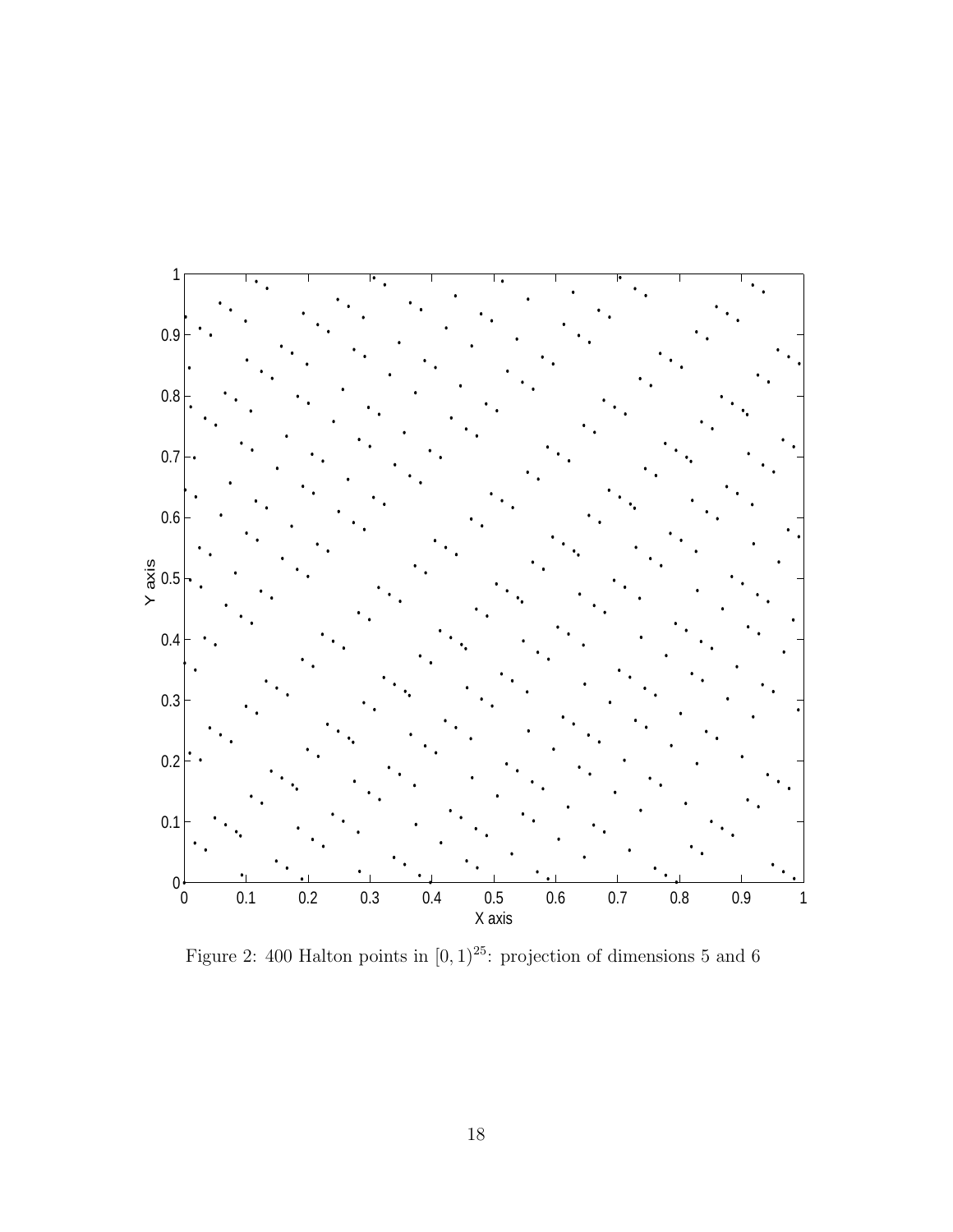

Figure 3: 400 Halton points in  $[0, 1)^{25}$ : projection of dimensions 12 and 13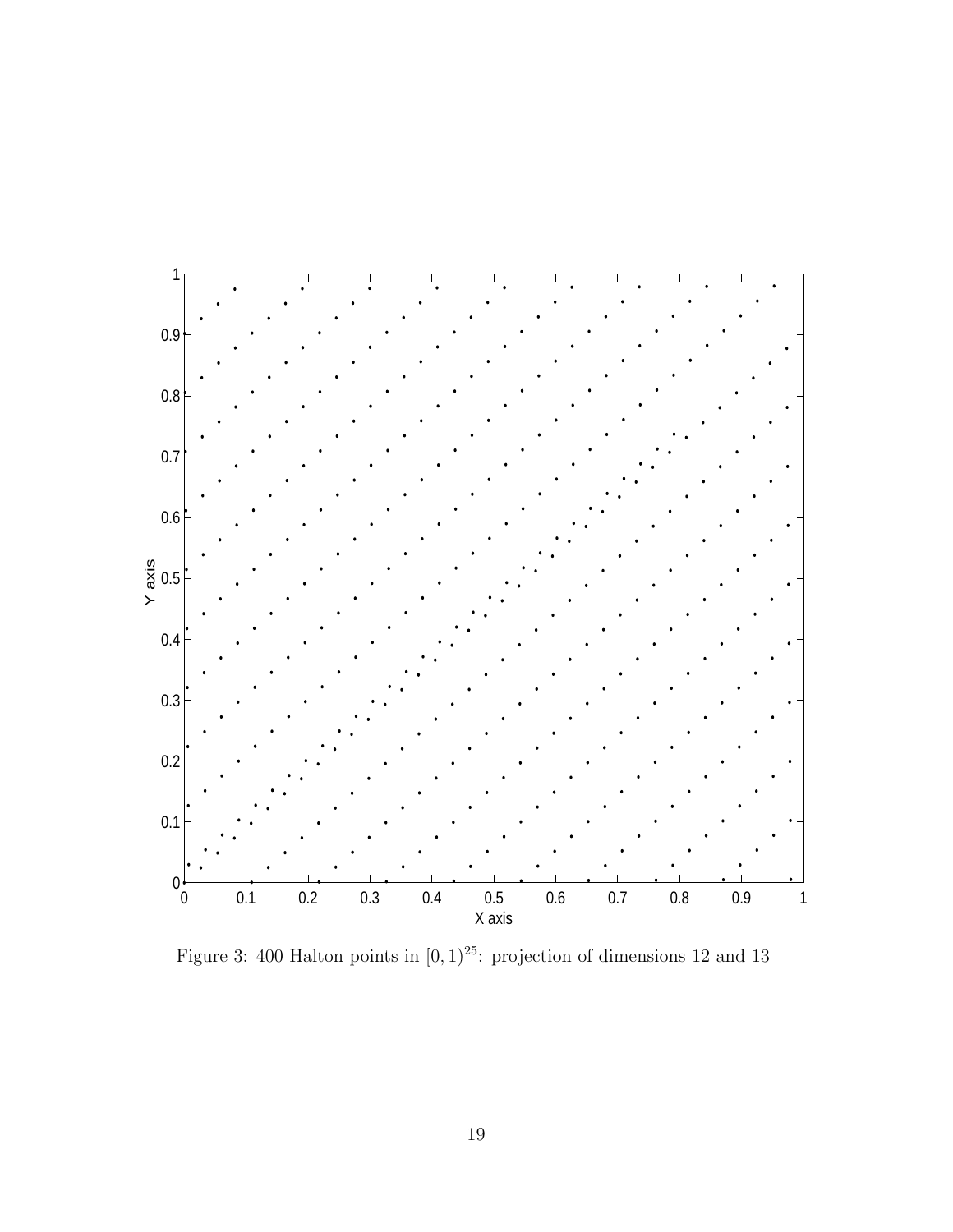

Figure 4: 400 Halton points in  $[0, 1)^{25}$ : projection of dimensions 24 and 25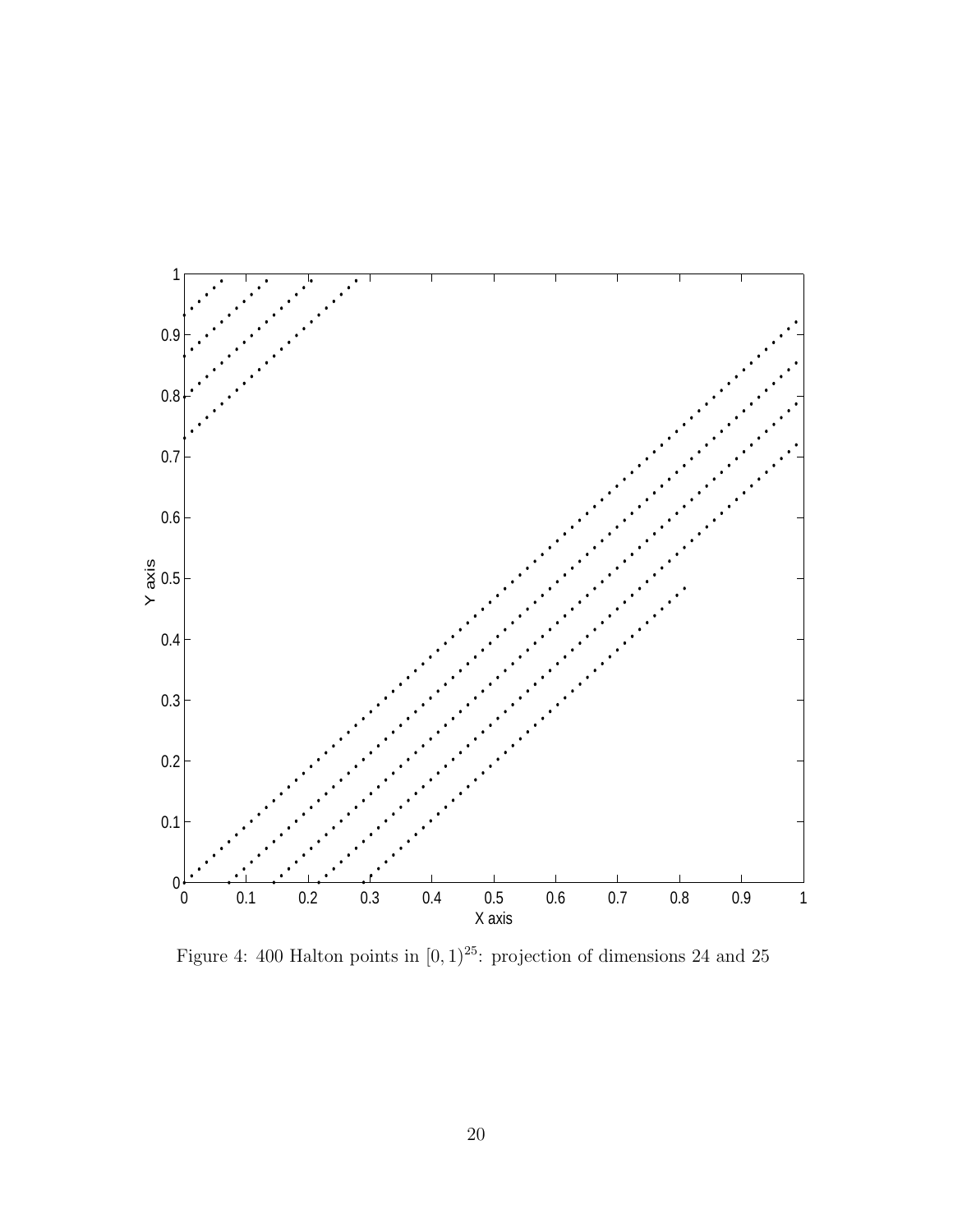If we can arrange matters so that the most important dimensions of a problem are generating using the early coordinates of the low discrepancy numbers this will improve computational efficiency. Caflish Morokoff and Owen(1997) exploit this idea by using a Brownian bridge construction to simulate a Brownian path. Under this construction the early quasi random numbers have the most influence on the simulated path. These early coordinates have very good distributional properties. Acworth, Broadie and Glassermann(1998) use principal components analysis to isolate the most important dimensions and then use the early coordinates of the low discrepancy points to simulate the most important components. Both these approaches lead to a marked increase in the efficiency of the quasi Monte Carlo method.

Imai and Tan(2002) also use the same idea to develop a method for computing stochastic integrals using quasi Monte Carlo method. Their method takes into account the specific structure of the integral. They show how to obtain a linear transformation of the input random variables that maximizes the contribution of the early dimensions and so we describe it as the *linear transformation*(LT) method. This transformation is derived by a judicious selection of the elements of an orthogonal matrix. They demonstrate that it leads to computational efficiencies. We can apply their method to the optimal portfolio selection problem since the portfolio selection problem(in the CGZ set up) involves computing the expectation of stochastic integrals.

## 5 Computing the Optimal Portfolio Weights

In this section we describe how to use the Imam and Tan(2002) linear transformation to obtain the optimal portfolio weights. As we have seen this involves the numerical computation evaluation of  $\nu$  in the CGZ method. We first illustrate how to compute the expected value of stochastic integral. We employ the same assumptions as in section 3.1. There is only one source of uncertainty. The price of the risky asset follows geometric Brownian motion, the riskless rate follows a single factor Cox Ingersoll Ross process and the market price of risk follows an Ornstein Uhlenbeck process.

The key random variables in the stochastic integral for optimal wealth are r and  $\theta$ . Hence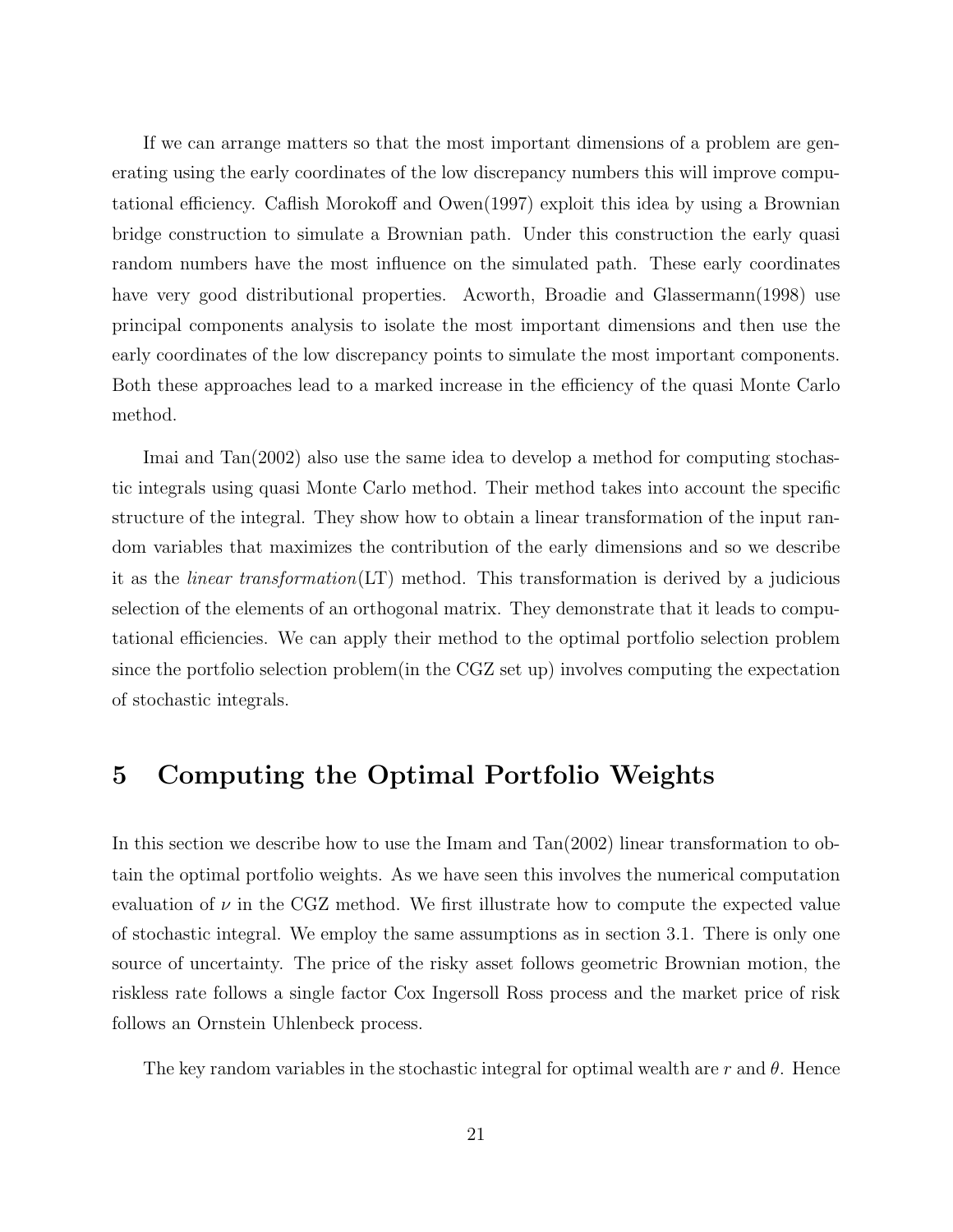we discretion the stochastic differential equations for the interest rate and the market price of risk. Given the initial values  $r_0$  and  $\theta_0$ , we use the approximations

$$
r_n = r_{n-1} + \mu_r (r_{n-1}) \Delta t + \sigma_r (r_{n-1}) \sqrt{\Delta t} z_n; n = 1, ..., N,
$$
\n(31)

$$
\theta_n = \theta_{n-1} + \mu_\theta \left( \theta_{n-1} \right) \Delta t + \sigma_\theta \left( \theta_{n-1} \right) \sqrt{\Delta t} z_n; n = 1, \dots, N \tag{32}
$$

where N is the number of time steps,  $\Delta t$  is the size of a time step where  $\Delta t = \frac{T}{\Delta t}$  $\frac{T}{N}$ .  $z =$  $(z_1, \ldots, z_N)'$  is a transformed normal vector

$$
\begin{pmatrix} z_1 \\ \vdots \\ z_N \end{pmatrix} = A \begin{pmatrix} \varepsilon_1 \\ \vdots \\ \varepsilon_N \end{pmatrix}
$$
 (33)

where  $\varepsilon = (\varepsilon_1, \ldots, \varepsilon_N)'$  is the original normal vector from some low-discrepancy sequence.

$$
A = \left(\begin{array}{ccc} a_{11} & \cdots & a_{1N} \\ \vdots & \ddots & \vdots \\ a_{N1} & \cdots & a_{NN} \end{array}\right) = (A_{.1}, \cdots A_{.N})
$$

an orthogonal matrix that transforms the original normal vector into another normal vector. The idea is to pick the elements of this orthogonal matrix  $A$  so as to maximize the contribution of the early dimensions. These will be generated using the first few components of  $\varepsilon'$ which have very good distributional properties.

It is convenient to introduce some new notation by defining  $D_t$  as

$$
D_t = \frac{1}{2} \int_0^t \theta_s^2 ds + \int_0^t \theta_s dW_t
$$

and  $R_t$  as

$$
R_t = \int_0^t r_s ds.
$$

With this notation the state price density is

$$
\xi_t = \xi_0 \exp\left\{-\frac{1}{2} \int_0^t \theta_s^2 ds - \int_0^t \theta_s dW_s\right\}
$$
  
=  $e^{-D_t}$  (34)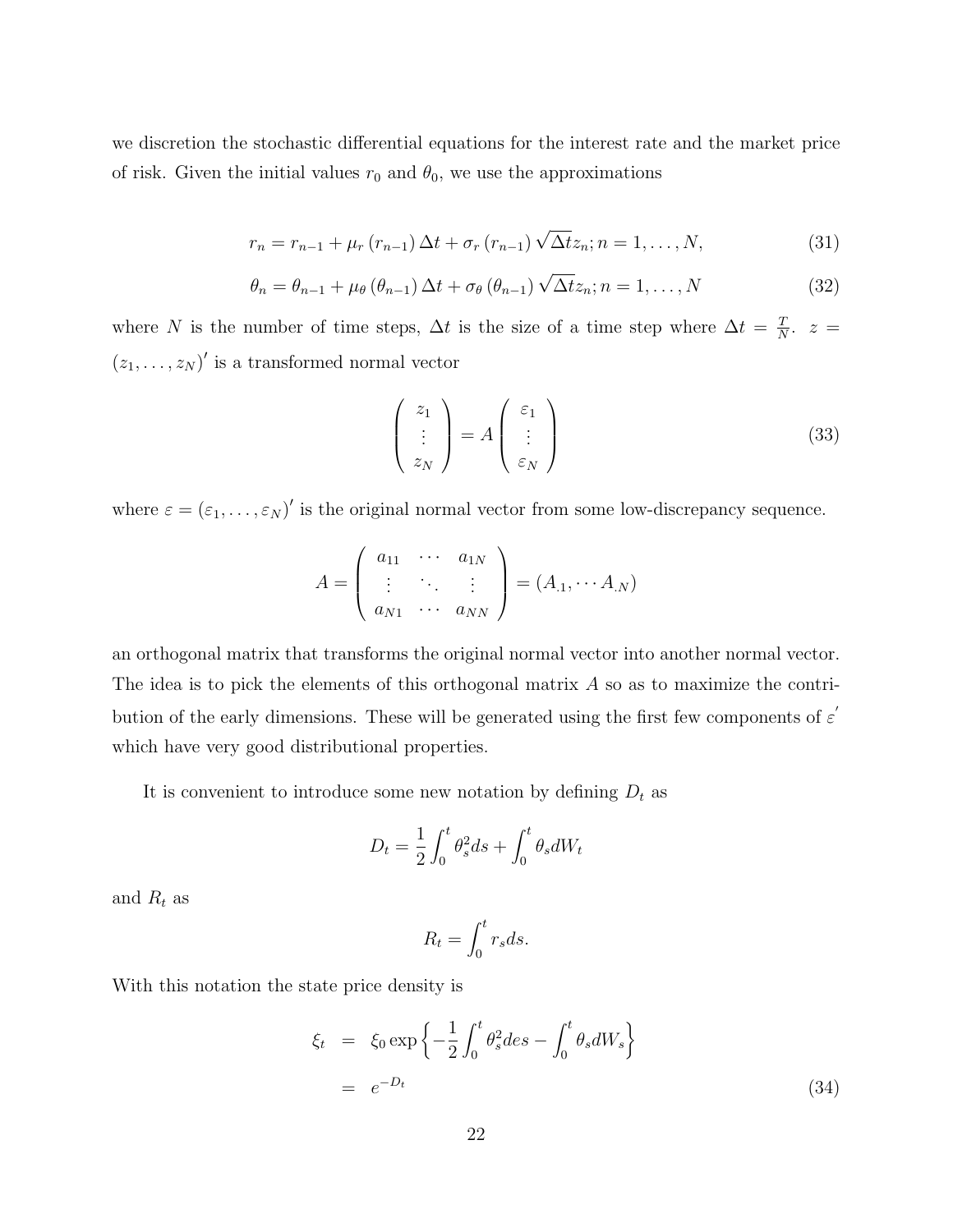since  $\xi_0 = 1$ . The Lagrange multiplier y can be written in terms of D and R as

$$
y = \left\{ \frac{X_0}{E\left[e^{-\rho(R_T + D_T)}\right]} \right\}^{\alpha - 1} \tag{35}
$$

where  $\rho = \frac{\alpha}{\alpha}$  $\frac{\alpha}{\alpha-1}$ . Hence to compute this multiplier we need to compute the following expectation.

$$
E\left[e^{-\rho(R_T+D_T)}\right]
$$

We now show how to apply the Imam-Tan procedure to the evaluation of this expectation. We derive a linear approximation of the function  $Y = e^{-\rho(R_T + D_T)}$ . We expand the function Y around a point  $\varepsilon^0 = (\varepsilon_1^0, \ldots, \varepsilon_N^0)'$ . Then, at any point  $\varepsilon = \varepsilon^0 + \Delta \varepsilon$ , the function Y can be approximated by

$$
Y(\varepsilon) \approx Y(\varepsilon^0) + \sum_{l=1}^{N} \frac{\partial Y}{\partial \varepsilon_l} \bigg|_{\varepsilon_l = \varepsilon_l^0} \Delta \varepsilon_l.
$$
 (36)

Because

$$
\frac{\partial Y}{\partial \varepsilon_l} = e^{-\rho (R_T + D_T)} \left( -\rho \right) \left( \frac{\partial R_T}{\partial \varepsilon_l} + \frac{\partial D_T}{\partial \varepsilon_l} \right) \tag{37}
$$

we pay attention to the term  $\left(\frac{\partial R_T}{\partial \zeta}\right)$  $\frac{\partial R_T}{\partial \varepsilon_l} + \frac{\partial D_T}{\partial \varepsilon_l}$ ∂ε<sup>l</sup> ´  $; l = 1, \ldots, N.$ 

Since  $R_T = \int_0^T$  $r_s ds \approx \sum_{n=1}^{N-1}$  $\sum_{n=0} r_n \Delta t$  in the discretized model,

$$
\frac{\partial R_T}{\partial \varepsilon_l} \approx \sum_{n=0}^{N-1} \frac{\partial r_n}{\partial \varepsilon_l} \Delta t
$$

∂r<sup>n</sup>  $\frac{\partial r_n}{\partial \varepsilon_l}; n = 0, \ldots, N-1$  can be sequentially specified. Because  $r_0$  is constant then  $\frac{\partial r_0}{\partial \varepsilon_l} = 0$  is satisfied.

At any time  $n; n = 1 \ldots, N - 1$ 

$$
\frac{\partial r_n}{\partial \varepsilon_l} = \frac{\partial r_{n-1}}{\partial \varepsilon_l} \left( 1 + \frac{\partial \mu_r (r_{n-1})}{\partial r_{n-1}} \Delta t + \frac{\partial \sigma_r (r_{n-1})}{\partial r_{n-1}} \sqrt{\Delta t} z_n \right) + \sigma_r (r_{n-1}) \sqrt{\Delta t} a_{n,l}
$$
\n
$$
= \frac{\partial r_{n-1}}{\partial \varepsilon_l} \beta_r (r_{n-1}, z_t) + \sigma_r (r_{n-1}) \sqrt{\Delta t} a_{n,l} \tag{38}
$$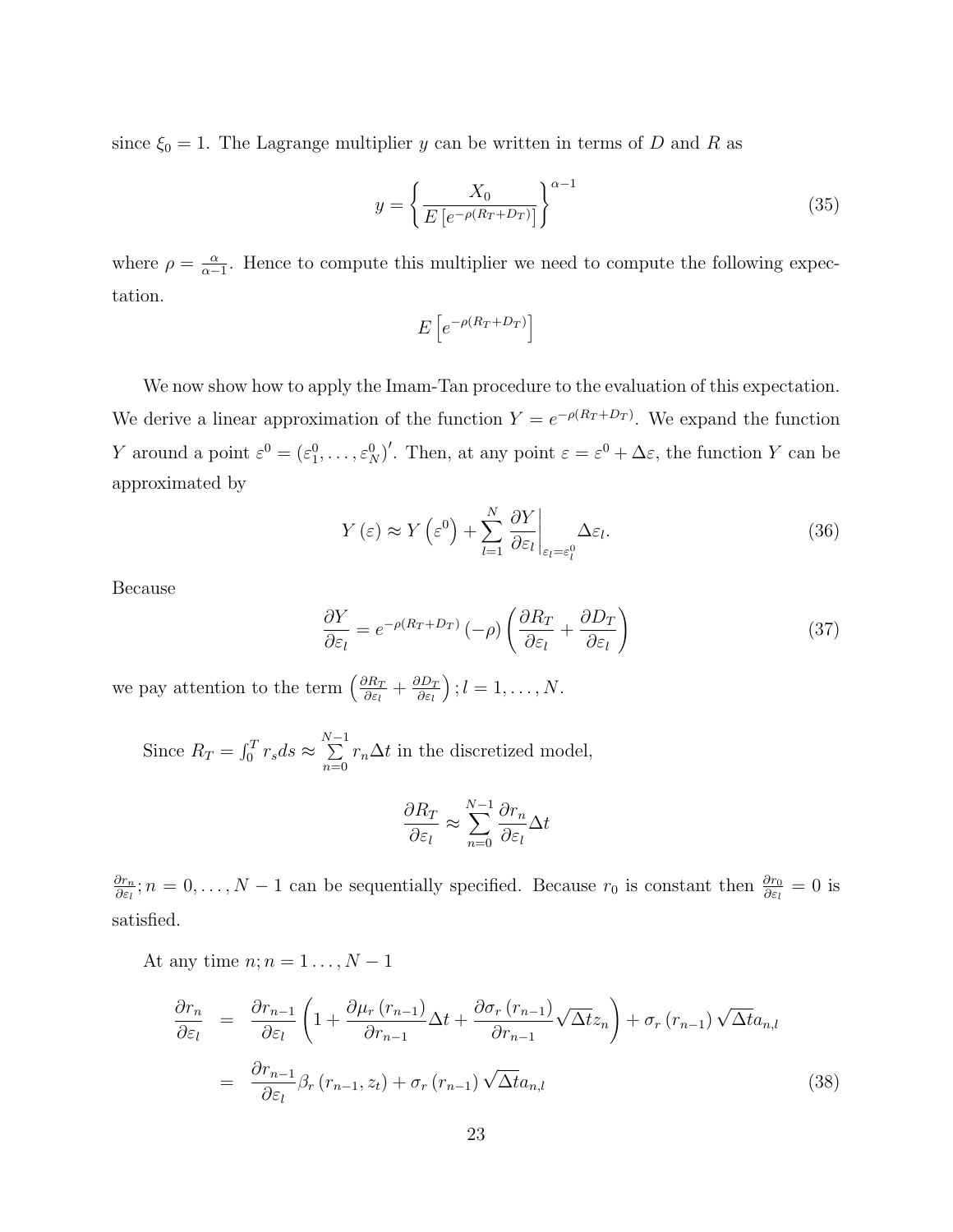where

$$
\beta_r(r_{n-1}, z_n) = \left(1 + \frac{\partial \mu_r(r_{n-1})}{\partial r_{n-1}} \Delta t + \frac{\partial \sigma_r(r_{n-1})}{\partial r_{n-1}} \sqrt{\Delta t} z_n\right).
$$

Note  $\frac{\partial z_n}{\partial \varepsilon_l} = a_{n,l}; n, l = 1, \ldots, N$ .

For the CIR model  $\frac{\partial \mu_r(r_n)}{\partial r_n} = -\kappa_r$  and  $\frac{\partial \sigma_r(r_n)}{\partial r_n} = -\frac{1}{2}$  $\frac{1}{2}\sigma_r r_n^{-\frac{1}{2}}$ 

First we set  $\varepsilon^0 = (0, \ldots, 0)'$ . In this case,  $\frac{\partial r_n}{\partial \varepsilon_l}$  is a linear function of  $a_{i,l}; i = 1, \ldots, n$ . Consequently,  $R_T$  is also a linear function  $a_{i,l}; i = 1, \ldots, N - 1$ 

In the same way, we can specify  $D_T$  as a linear function of  $a_{i,l}$ ;  $i = 1, \ldots, N$ . Since

$$
D_T = \frac{1}{2} \int_0^T \theta_s^2 ds + \int_0^T \theta_s dW_s
$$
  

$$
\approx \sum_{n=0}^{N-1} \left( \frac{1}{2} \theta_n^2 \Delta t + \theta_n \sqrt{\Delta t} z_{n+1} \right)
$$
(39)

then,

$$
\frac{\partial D_T}{\partial \varepsilon_l} \approx \sum_{n=0}^{N-1} \left\{ \frac{\partial \theta_n}{\partial \varepsilon_l} \left( \theta_n \Delta t + \sqrt{\Delta t} z_{n+1} \right) + \theta_n \Delta t a_{n+1,l} \right\}
$$
\n
$$
= \sum_{n=0}^{N-1} \left\{ k_1 \left( \theta_n, z_{n+1} \right) \frac{\partial \theta_n}{\partial \varepsilon_l} + k_2 \left( \theta_n \right) a_{n+1,l} \right\} \tag{40}
$$

where  $k_1(\theta_n, z_{n+1}) = \theta_n \Delta t +$ √  $\overline{\Delta t}z_{n+1}$  and  $k_2(\theta_n) = \theta_n \Delta t$ . When we set  $\varepsilon^0 = (0,\ldots,0)^t$ both  $k_1$  and  $k_2$  become constant regardless of elements in the orthogonal matrix. Therefore,  $\partial D_{T}$  $\frac{\partial D_T}{\partial \varepsilon_l}$  becomes a linear function of  $a_{i,l}; i = 1, \ldots, N$ 

Consequently,  $\frac{\partial R_T}{\partial \varepsilon_l} + \frac{\partial D_T}{\partial \varepsilon_l}$  $\frac{\partial D_T}{\partial \varepsilon_l}$  is a linear function of  $a_{i,l}$ ;  $i = 1, ..., N$  if we set  $\varepsilon^0 = (0, ..., 0)^l$ . Thus, let  $d = (d_1, \ldots, d_N)'$  denote the coefficient vector that satisfies

$$
\left(\frac{\partial R_T}{\partial \varepsilon_l} + \frac{\partial D_T}{\partial \varepsilon_l}\right)_{\varepsilon^0 = (0,\dots,0)'} = \sum_{n=1}^N d_n a_{n,l} = (d \cdot A_l)
$$
\n(41)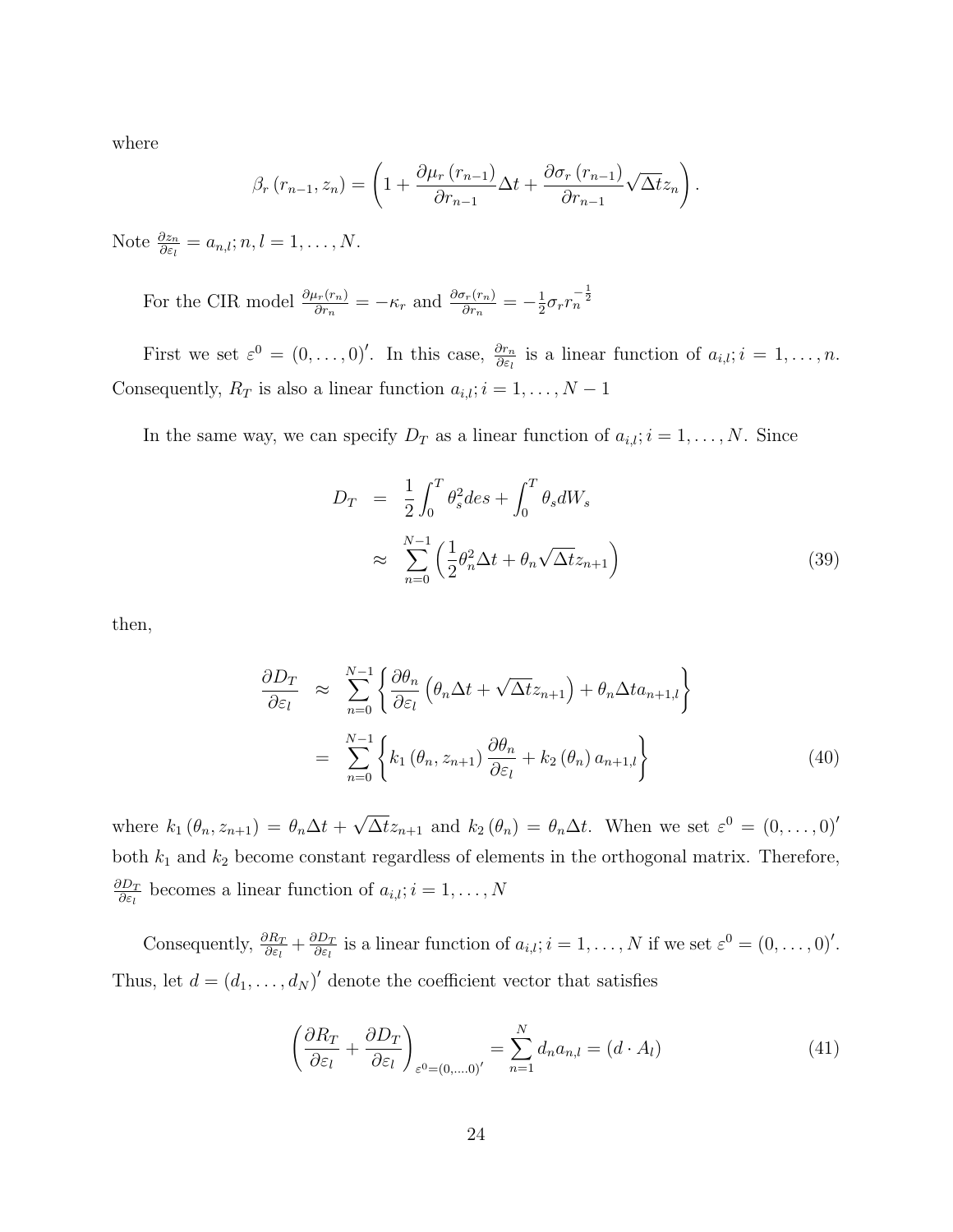where  $A_l$  is the *l*-th column vector of the orthogonal matrix,  $(a \cdot b)$  represents an inner product between the vector  $a$  and  $b$ . Then Equation (36) can be written by

$$
Y(\varepsilon) \approx Y(\varepsilon^0) - \rho e^{-\rho \left(R_T(\varepsilon^0) + D_T(\varepsilon^0)\right)} \sum_{l=1}^N (d \cdot A_l) \Delta \varepsilon_l \tag{42}
$$

We can choose the orthogonal matrix in order to minimize the effective dimension of the function Y. For this purpose we choose the column vectors  $A<sub>l</sub>$  step by step to minimize the effective dimension. The contribution to the total variance of Y arising from  $\Delta \varepsilon_1$  is proportional to

$$
\left(\sum_{n=1}^N d_n a_{n,1}\right)^2
$$

If we select the elements of  $A_1$  to maximize this expression, subject to the condition  $||A_1|| =$ 1. the optimal solution is

$$
A_{.1}^*=\pm\frac{d}{\|d\|}
$$

Since the matrix A must be orthogonal the following equation must be satisfied.

$$
(A_1 \cdot A_l) = 0; \quad l = 2, \dots, N. \tag{43}
$$

In order to specify the second row vector of the orthogonal matrix we change the pivotal point  $\varepsilon^0$  expansion. The point should be specified to incorporate the values of the first row vector  $A_1$ . Therefore, we set  $\varepsilon^0 = (1, 0, \ldots, 0)'$ . In a similar way, we can specify the second row vector  $A_2$ . Because the  $A_2$  does not hold the orthogonality with the previous  $A_1^*$ ,  $A_2^*$ must be adjusted by the Gram-Schmidt orthogonalization method. By changing the point to expand, we can specify all the elements of the orthogonal matrix A sequentially.

### 6 Computing the Optimal Weights

This section describes the direct procedure to compute Equation(29) at time zero using the LT method. One of the advantages of this procedure for the LT method is that we only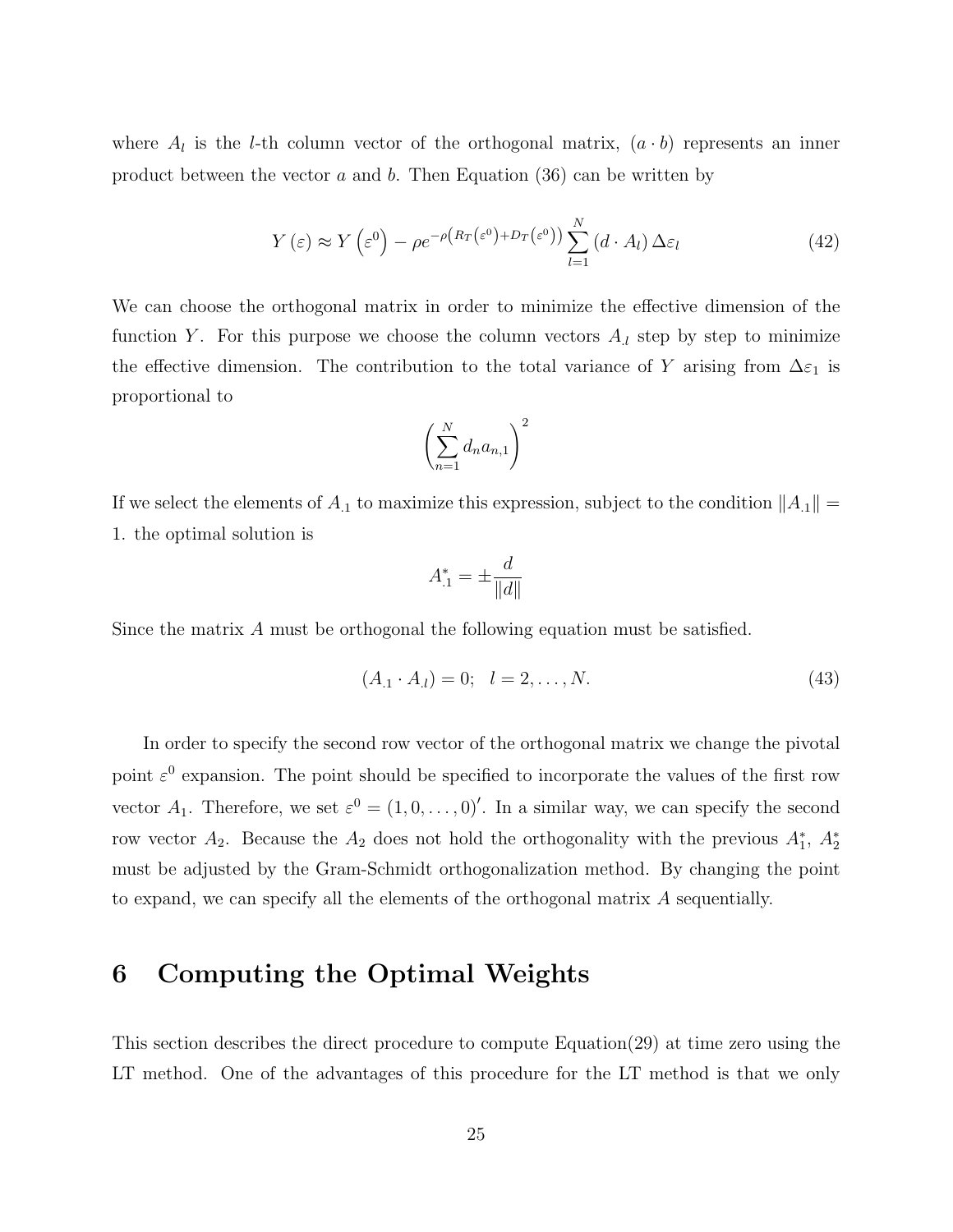compute one matrix. Let  $U$  be the function in this expectation. Then,

$$
U = \frac{1}{\sqrt{\Delta t}} \left\{ H_{\Delta t, T} X_T - X_0 \right\} z_1
$$

$$
= \frac{1}{\sqrt{\Delta t}} \left( C V_T - X_0 \right) z_1 \tag{44}
$$

where  $C = e^{r_0\Delta t + (\rho - 1)\delta T} y^{\rho - 1}$  is a constant, and  $V_T = e^{-\rho(R_T + D_T) + D_{\Delta t}}$  is a function of  $\varepsilon$ . We think of a linear approximation of the function U.

$$
\frac{\partial U}{\partial \varepsilon_l} = \frac{1}{\sqrt{\Delta t}} \left[ C z_1 \frac{\partial V_T}{\partial \varepsilon_l} + (CV_T - X_0) a_{1,l} \right]; l = 1, \dots, N \tag{45}
$$

where

$$
\frac{\partial V_T}{\partial \varepsilon_l} = V_T \left\{ -\rho \left( \frac{\partial R_T}{\partial \varepsilon_l} + \frac{\partial D_T}{\partial \varepsilon_l} \right) + \theta_0 \sqrt{\Delta t} a_{1,l} \right\} \tag{46}
$$

Consequently,

$$
\frac{\partial U}{\partial \varepsilon_l} = \frac{1}{\sqrt{\Delta t}} \left[ C z_1 V_T \left\{ -\rho \left( \frac{\partial R_T}{\partial \varepsilon_l} + \frac{\partial D_T}{\partial \varepsilon_l} \right) + \theta_0 \sqrt{\Delta t} a_{1,l} \right\} + (CV_T - X_0) a_{1,l} \right]
$$
\n
$$
= \frac{1}{\sqrt{\Delta t}} \left[ -\rho CV_T z_1 \left( \frac{\partial R_T}{\partial \varepsilon_l} + \frac{\partial D_T}{\partial \varepsilon_l} \right) + \left\{ CV_T \left( \theta_0 \sqrt{\Delta t} z_1 + 1 \right) - X_0 \right\} a_{1,l} \right] \tag{47}
$$

Note if we set  $\varepsilon^0 = (0, \ldots, 0)'$ , it leads to  $z_1 = 0$ .

$$
\left. \frac{\partial U}{\partial \varepsilon_l} \right|_{\varepsilon = \varepsilon^0} = \frac{1}{\sqrt{\Delta t}} \left\{ C V_T - X_0 \right\} a_{1,l}
$$

Therefore, the optimal solution of the first row vector of the orthogonal matrix is  $A_1^* =$  $(1, 0, \ldots, 0)'$ . From a computational point of view, the second way to get the volatility term is more favourable. For the LT method, we can make use of the procedure of finding the Lagrange multiplier for computing the volatility.

We use the same parameter values as in Cvitanic, Goukasian, and Zapater(2001).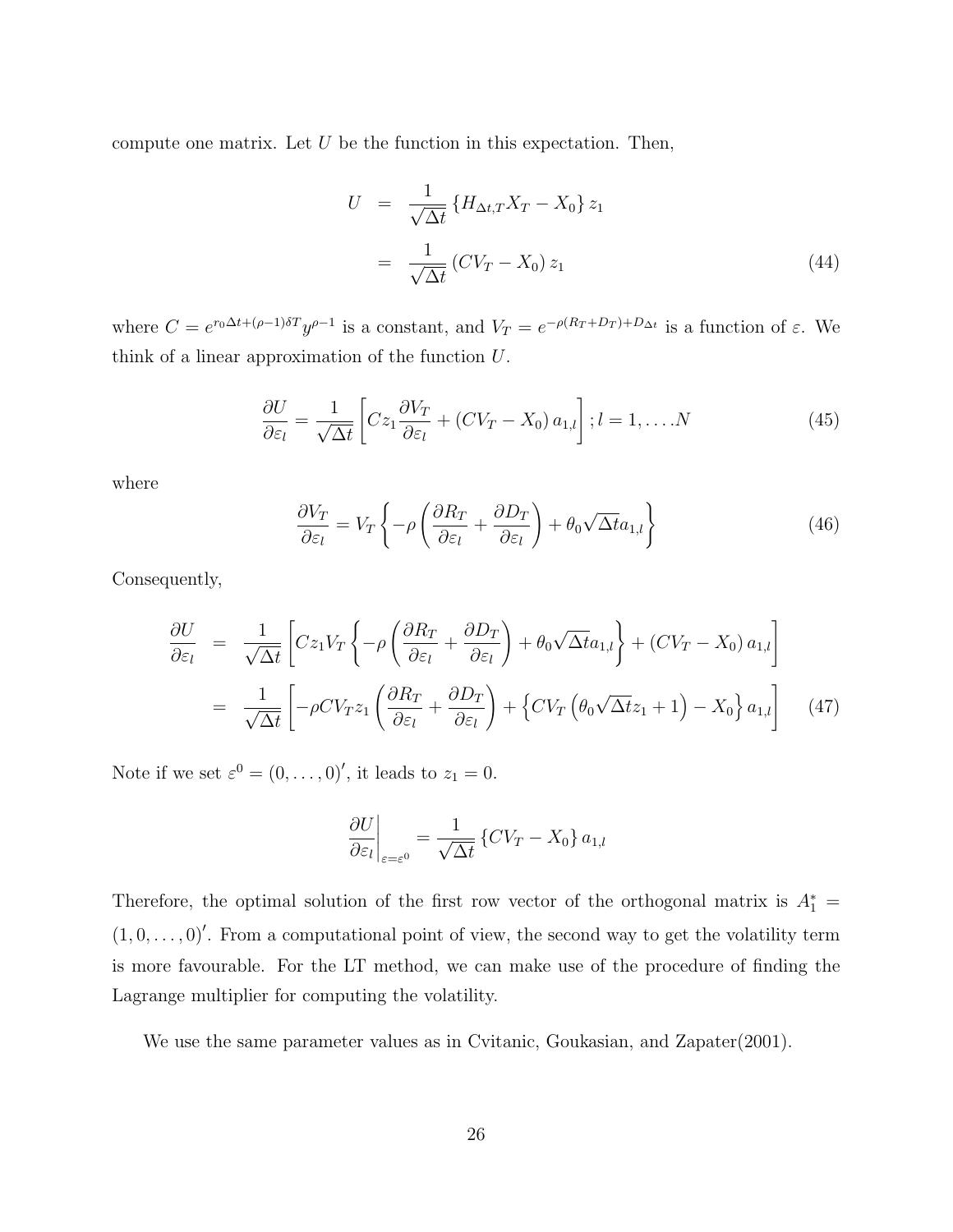Table 1: Base case parameter values

| Parameter                       | Value      |  |  |
|---------------------------------|------------|--|--|
| $\bar{r}$                       | $= 0.0600$ |  |  |
| $\sigma_r$                      | $= 0.0364$ |  |  |
| $\frac{\kappa_r}{\bar{\theta}}$ | 0.0824     |  |  |
|                                 | 0.0871     |  |  |
| $\sigma$ A                      | 0.0871     |  |  |
| $\kappa_{\theta}$               | 0.2100     |  |  |
| r(0)                            | 0.0600     |  |  |
| $\theta(0)$                     | 0.1000     |  |  |
|                                 | 0.2000     |  |  |

We first examine the case when  $T = 1$ 

| $\alpha$ | CGZ   | random1    | random2      | LD         | $LD+LT$      |
|----------|-------|------------|--------------|------------|--------------|
| 0.5      | 1.095 | 1.103466   | 1.124985     | 1.131009   | 1.13119      |
|          |       | (0.01699)  | (0.002912)   | (0.014338) | (0.00158)    |
| $-1$     | 0.252 | 0.262031   | 0.255412     | 0.252906   | 0.25331      |
|          |       | (0.00552)  | $(9.958e-4)$ | (0.004642) | $(7.124e-4)$ |
| $-2$     | 0.175 | 0.18939    | 0.18103      | 0.1778935  | 0.17764      |
|          |       | (0.00734)  | (0.001293)   | (0.006028) | $(9.230e-4)$ |
| $-5$     | 0.110 | 0.119781   | 0.109861     | 0.1061448  | 0.105849     |
|          |       | (0.009282) | (0.001581)   | (0.007354) | $(5.764e-4)$ |
| $-10$    | 0.059 | 0.089079   | 0.078501     | 0.0074545  | 0.074203     |
|          |       | (0.009845) | (0.001709)   | (0.007939) | $(6.179e-4)$ |

Table 1: Computing  $\pi$  with Monte Carlo

In both LD and LD+LT, Latin-Supercube-Sampling is used that is based on 50-dimensional Sobol sequence. This means that, in 100-dimensional problem, we use two sets of permutations for scrambling the order of the original sequence. The number of time steps is  $N = 100$ , where  $\Delta t = \frac{T}{\Delta t}$  $\frac{T}{N}$ . As a set of simulation, we use from integer 0 to  $2^{15} - 1$  to create the Sobol sequence, and we repeat 10 replications to estimate the standard errors. For the comparison purposes we use the same procedure for computing the Lagrange multiplier with random sequences. The value of  $\pi$  is computing the direct procedure. In random1 we use  $2^{15}$  integers as a one set while we use 2<sup>20</sup> integers in random2. Both of theses are repeated 10 times. The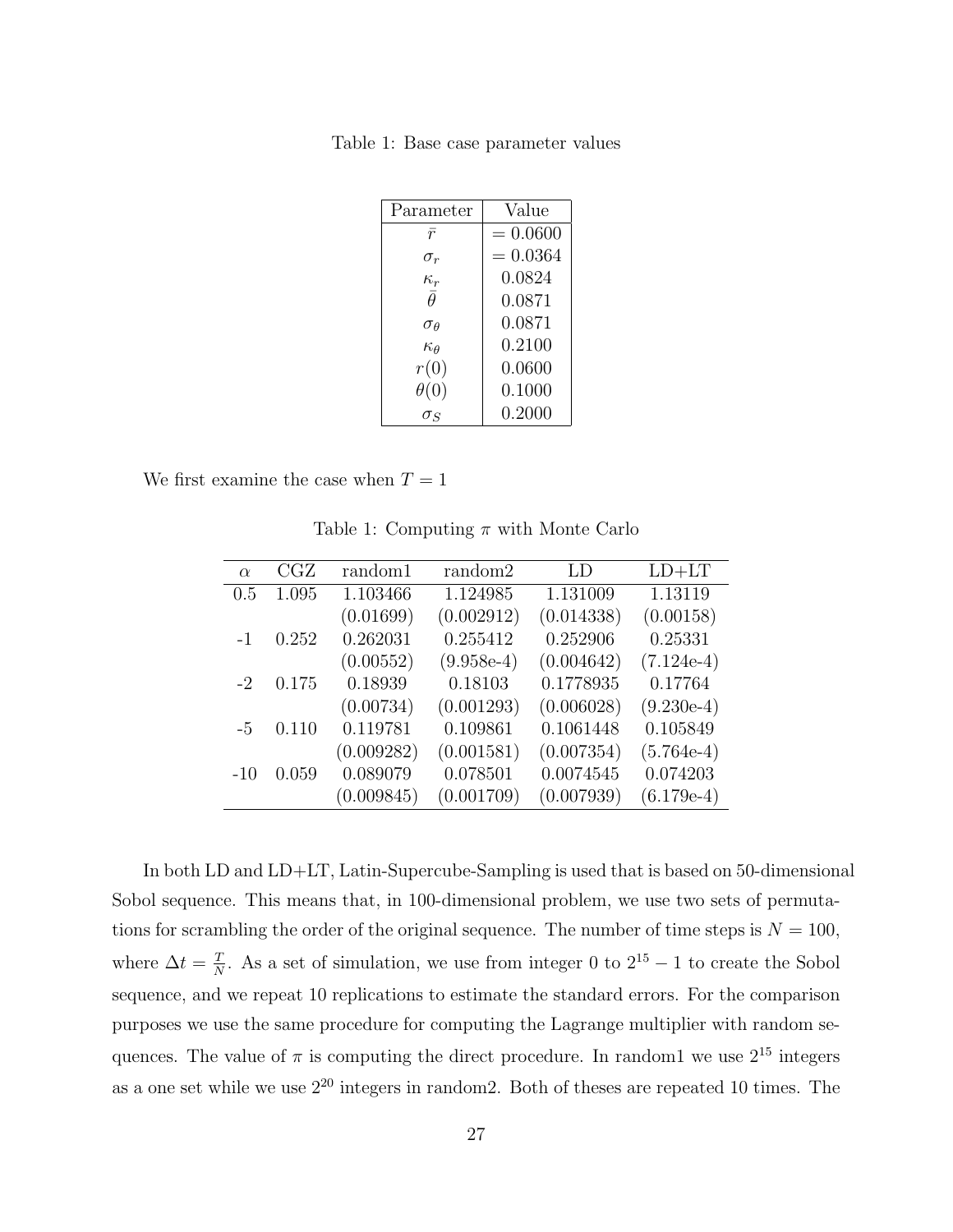combination of low discrepancy sequences and the Imam Tan linear transformation method produces the lowest standard error. The improvement corresponds to a ten fold reduction in the standard error. Of course there is some extra work involved in obtaining the orthogonal matrix.

In the next table, the time to maturity is changed to  $T = 5$  which leads to  $N = 500$  for the accurate discretization. In other words, we examine a 500-dimensional problem. Only first 23 columns of the orthogonal matrix are found for the LT method. The rest of the matrix is computed randomly.

| $\alpha$ | CGZ   | random1    | random2    | LD         | $LD+LT$      |
|----------|-------|------------|------------|------------|--------------|
| 0.5      | 1.236 | 0.825050   | 1.223555   | 1.6211524  | 1.222703     |
|          |       | (0.35668)  | (0.02700)  | (0.289835) | (0.034740)   |
| $-1$     | 0.295 | 0.32139    | 0.305848   | 0.3120086  | 0.304723     |
|          |       | (0.02025)  | (0.003708) | (0.013527) | $(9.211e-4)$ |
| $-2$     | 0.230 | 0.271348   | 0.251324   | 0.2592218  | 0.2503222    |
|          |       | (0.02595)  | (0.004806) | (0.017345) | (0.001232)   |
| $-5$     | 0.170 | 0.225025   | 0.200594   | 0.2097899  | 0.1977201    |
|          |       | (0.031195) | (0.005861) | (0.021039) | (0.002321)   |
| $-10$    | 0.139 | 0.205045   | 0.178633   | 0.1882696  | 0.1763573    |
|          |       | (0.03343)  | (0.006327) | (0.022688) | (0.002179)   |

Table 2: Computing  $\pi$  with Monte Carlo $(T = 5)$ 

In both LD and LD+LT, Latin-Supercube-Sampling is used that is based on 50-dimensional Sobol sequence. This means that, in 500-dimensional problem, we use ten sets of permutations for scrambling the order of the original sequence. The number of time steps is  $N = 500$ , where  $\Delta t = \frac{T}{\Delta t}$  $\frac{T}{N}$ . As a set of simulation, we use from integer 0 to  $2^{15} - 1$  to create the Sobol sequence, and we repeat 10 replications to estimate the The value of  $\pi$  is computing the direct procedure. In random1 we use  $2^{15}$  integers as one set while we use  $2^{20}$  integers in random2. Both of them are repeated 10 times. The combination of low discrepancy sequences and the Imam Tan linear transformation method produces the lowest standard error. The improvement is again around a ten fold reduction in the standard error.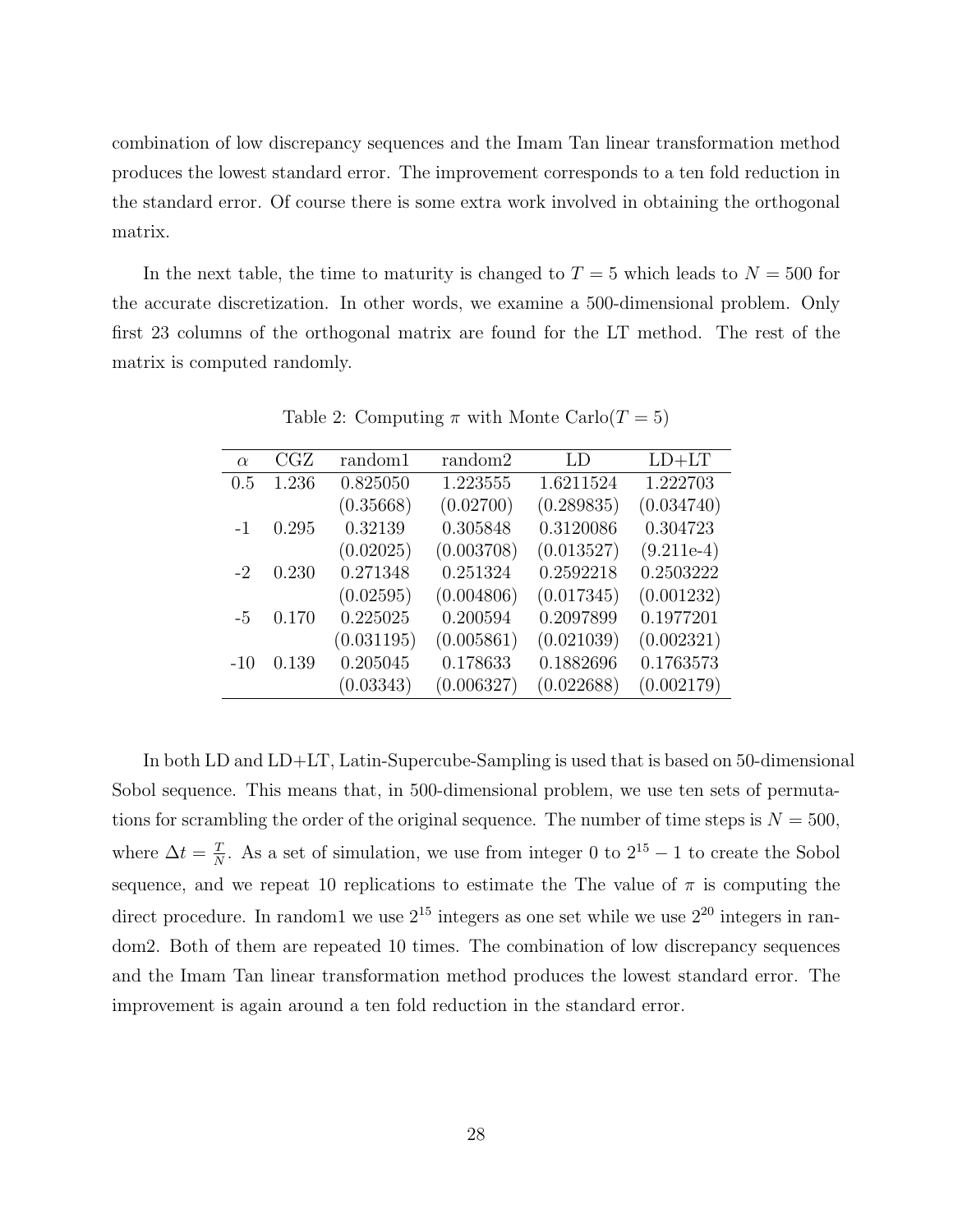#### 7 Summary

This paper discussed how Monte Carlo methods can be used to compute the optimal portfolio weights in the asset allocation problem if we can assume a complete market. We noted that the linear transformation method proposed by Imam and Tan(2002) significantly improves the efficiency of quasi Monte carlo methods in this connection. It would be interesting to apply this method to the procedure advocated by Detemple Garcia and Rindisbacher(2002. Based on standard Monte Carlo methods Detemple Garcia and Rindisbacher conclude that their method is more efficient than the CGZ procedure. It seems certain the approach developed in this paper will lead to improvements in the efficiency of the DGR method.

This paper has concentrated on just one aspect of the asset allocation decisions. We have focussed on the numerical computation of the optimal asset mix assuming the input distributions and their parameters are known in a complete market setting. There are many other important dimensions of the asset allocation problem that we do not discuss. The incomplete market case is much harder: for work in this area Uppal and Kogin(2002) and Schachermayer. We have also not considered the modelling the input distributions and the attendant econometric issues. Our model assumes that the investor knows precisely the true distribution of the asset returns and the relevant state variables. Uppal and Wang(2002) have developed a model where the asset price dynamics are subject to ambiguity. It would also be of interest to explore the impact of constraints on the optimal asset mix. It is clear there are many possibilities for future research.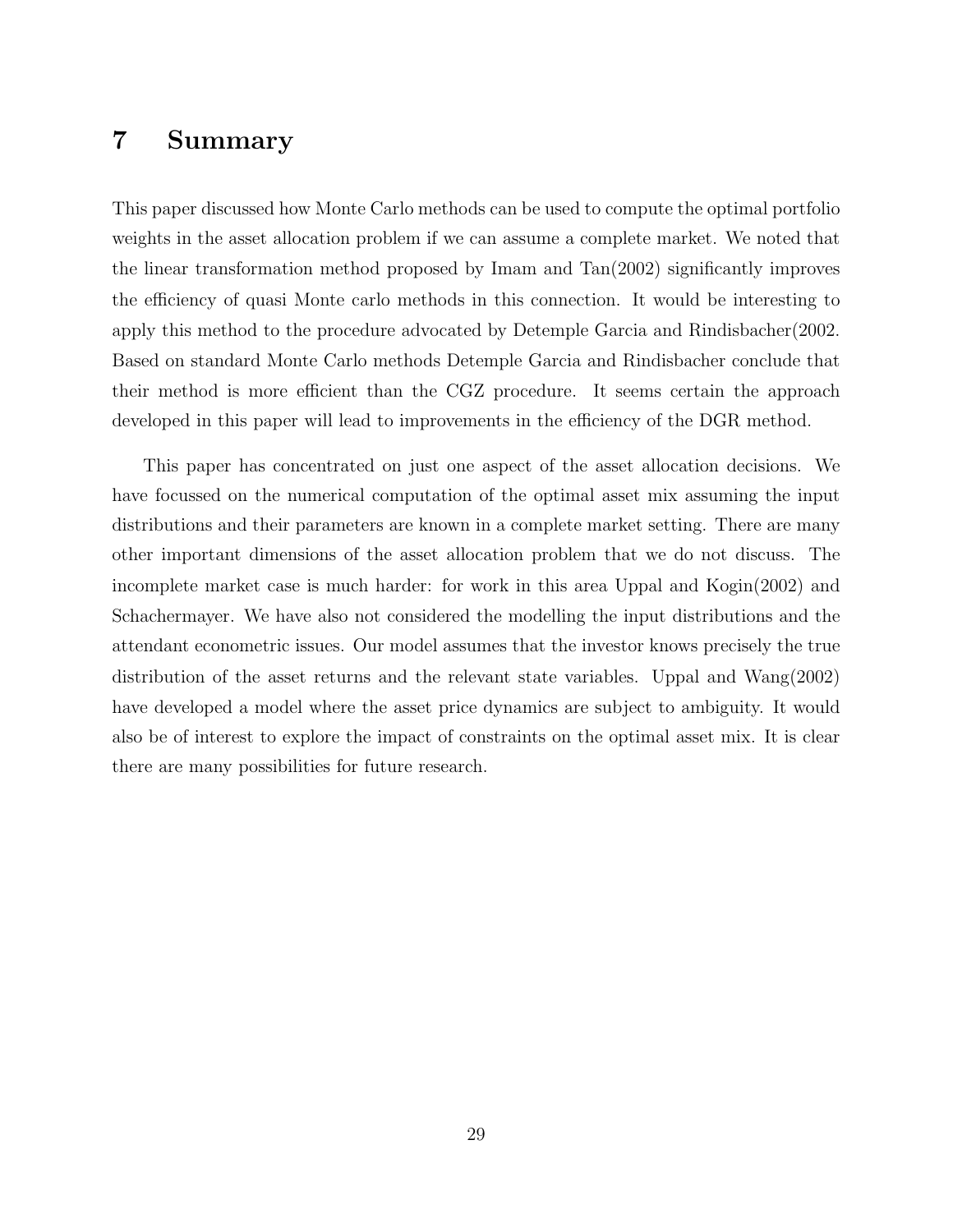#### References

- Acworth P., M. Broadie, and P. Glasserman.(1998) A comparison of some Monte Carlo and quasi-Monte Carlo methods for option pricing. In Niederreiter, Hellekale, Larcher and Zinterhof
- Arrow, K.(1952) Le rôle des valeurs boursières pour la repartition meilleure des risques. Econometrie. Colloq. Internat. du CNRS, Paris, 40, 41-47 (with discussion, 47-48). English translation in Review od Economic Studies 31(1964) 91-96.
- Boyle P.P., M. Broadie, and P. Glasserman.(1997) Monte Carlo methods for security pricing. Journal of Economic Dynamics and Control, 21:1267–1321.
- Boyle, P., W. Tian and Fred Guan(2002): " The Riccati Equation in Mathematical Finance," *Journal of Symbolic Computation*, Vol 33, 3, 343-356.
- Brennan M., and Y Xia(2000), " Stochastic Interest Rates and the Bond Stock Mix," The European Finance Review, 4, 197-201.
- Brandt, M., A Goyal and P. Santa Clara(2001), "A Simulation Approach to Dynamic Portfolio Choice with an Application to Industry Momentums',Working Paper, Wharton School
- Caflisch R.E.,, W. Morokoff, and A. Owen(1997) Valuation of mortgage-backed securities using Brownian bridges to reduce effective dimension. Journal of Computational *Finance*,  $1(1):27-46$ .
- Canner N., N. G. Manjow, and D. N. Weil(1997) An Asset Allocation Puzzle American Economic Review, 87:181-191.
- Cox, J. C. and Chi-fu Huang(1989) Optimum consumption and portfolio policies when asset prices follw a diffusuion process Journal of Economic Theory, 49:33–83.
- Cox, J. C.,J. Ingersoll and S. Ross(1985) A theory of the term structure of interest rates Econometrica , 53:385–408.
- Cvitanic J., Goukasian L., and F. Zapatero(2001), Monte Carlo Computaion of Optimal Portfolis in Complete Markets Working Paper, Dept of Mathematics UCLAe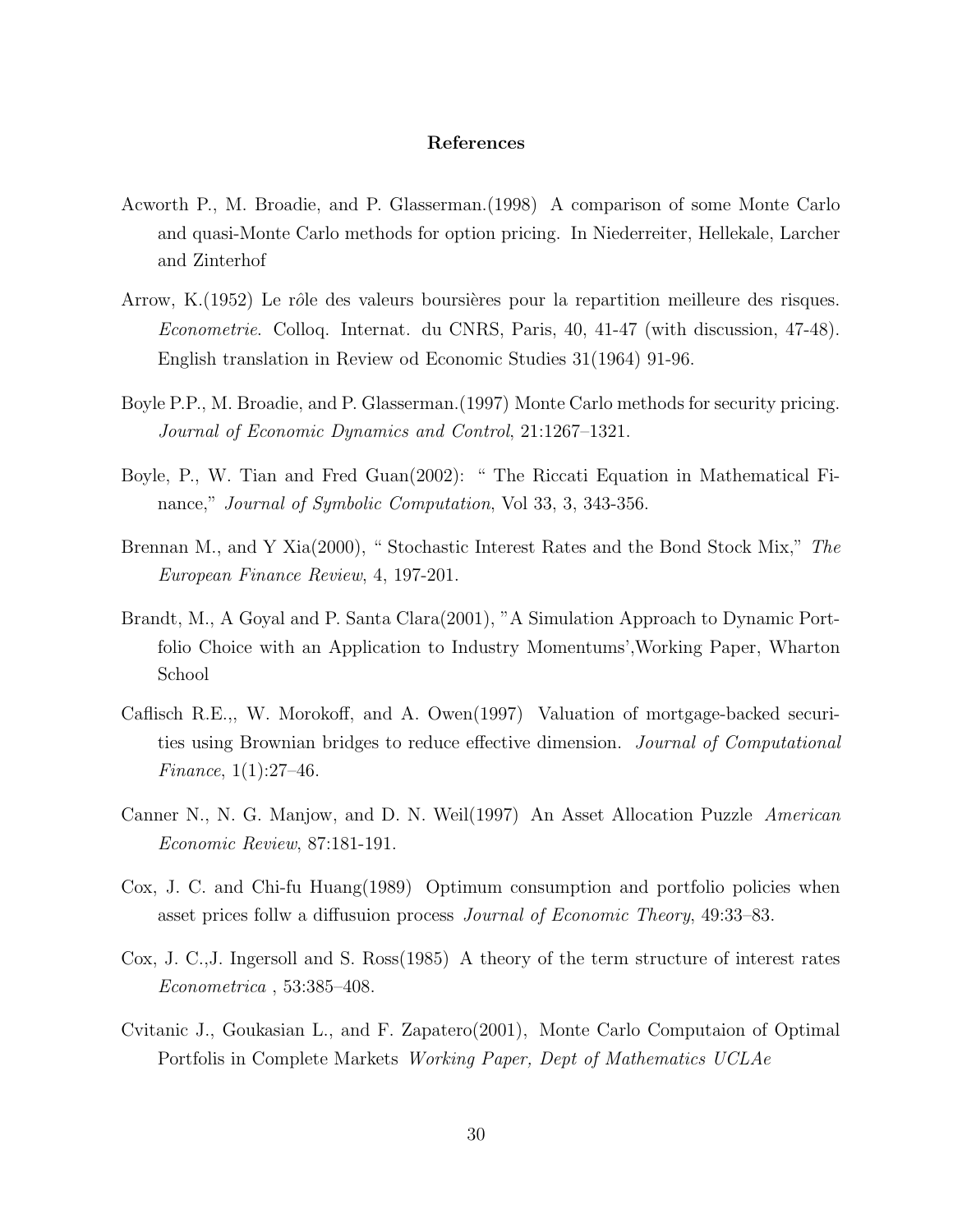- Detemple, J. B, R. Garcia and M. Rindisbacher(2002)," A Monte carlo Method for Optimal Portfolios," forthcoming Journal of Finance.
- Faure H,(1982), Discrépance de suites associées à un système de numération (en dimension s). Acta Arithmetica, 41:337–351.
- Halton, J.H.,(1960) On the efficiency of certain quasi-random sequences of points in evaluating multi-dimensional integrals. Numerische Mathematik, 2:84–90, 1960.
- Imai, J. and K. Tan(2002), A method for reducing the effective dimension with applications to derivative pricing Working Paper, Dept of Mathematics, University of Waterloo.
- Joy,C., P.P. Boyle, and K.S. Tan(1996) Quasi-Monte Carlo methods in numerical finance. Management Science, 42(6):926–938.
- Karatzas, I., Lehoczky J.P., and S.Shreve(1987) Optimum portfolio and consumption decisions for a small investor on a finite horiozon SIAM Journal of Control and Optimization, 25:1557–1586.
- Karatzas, I., and S.Shreve(1998) Methods of Mathematical Finance Springer Verlag New York
- Karatzas, I., and S.Shreve(1991) Brownian Motion and Stochastic Calculus Springer Verlag New York
- Kim T.S. and E. Omberg(1996) Dynmaic Nonmyopic portfoli behavior Review of Financial Studies, 9:141–161.
- Liu J.(2001) Portfolio selection in stochastic environments Working Paper UCLA
- Markowitz, H.,(1952) Porfolio Selection Journal of Finance, 7:77-91.
- Merton R.C.,(1969) Lifetime portfolio selection under uncertainty: The continuous time case, Review of Economics and Statistics , 51:247–257.
- Merton R.C.,(1971) Optimum consumption and portfolio rules in a continuous time model Journal of Economic Theory,3:273–413.
- Morokoff, W., and R. E. and Caflisch(1994) Quasi random sequences and their discrepancy SIAM Journal of Scientific Computing , 15:1251–1270.